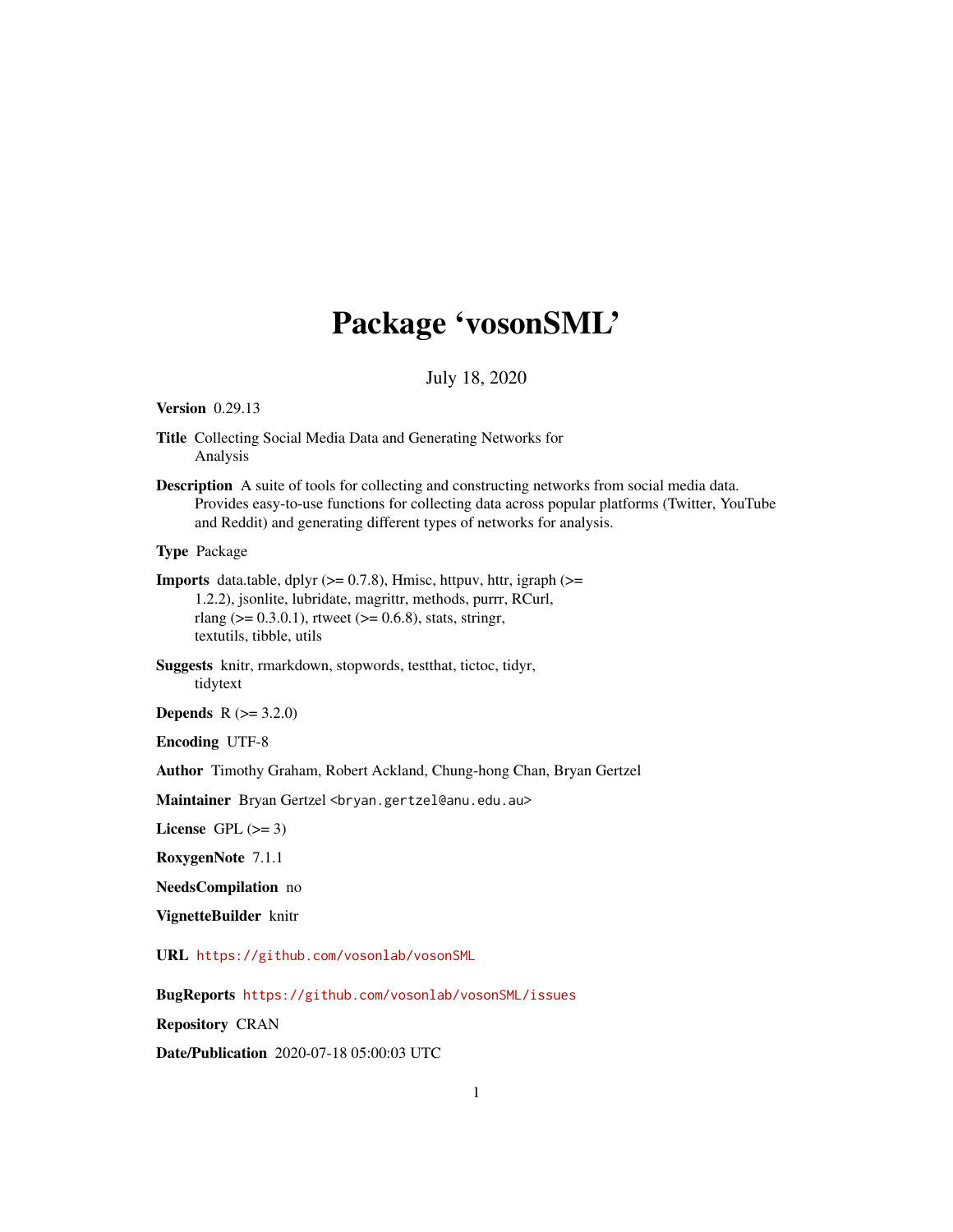# <span id="page-1-0"></span>R topics documented:

|       |                                                                                                                      | $\overline{2}$ |
|-------|----------------------------------------------------------------------------------------------------------------------|----------------|
|       |                                                                                                                      | 3              |
|       |                                                                                                                      | $\overline{3}$ |
|       |                                                                                                                      | $\overline{4}$ |
|       |                                                                                                                      | 6              |
|       |                                                                                                                      | 6              |
|       |                                                                                                                      | $\overline{7}$ |
|       |                                                                                                                      | 8              |
|       |                                                                                                                      | 10             |
|       |                                                                                                                      | 12             |
|       |                                                                                                                      | 12             |
|       |                                                                                                                      | 13             |
|       | Create.activity.youtube $\ldots \ldots \ldots \ldots \ldots \ldots \ldots \ldots \ldots \ldots \ldots \ldots \ldots$ | 14             |
|       |                                                                                                                      | 15             |
|       |                                                                                                                      | 16             |
|       |                                                                                                                      | 17             |
|       |                                                                                                                      | 18             |
|       |                                                                                                                      | 20             |
|       |                                                                                                                      | 21             |
|       |                                                                                                                      | 22             |
|       |                                                                                                                      | 23             |
|       |                                                                                                                      | 24             |
|       |                                                                                                                      | 25             |
|       |                                                                                                                      | 25             |
|       |                                                                                                                      | 27             |
|       |                                                                                                                      | 27             |
|       |                                                                                                                      | 28             |
|       |                                                                                                                      | 29             |
|       |                                                                                                                      | 30             |
|       |                                                                                                                      |                |
| Index |                                                                                                                      | 31             |

vosonSML-package *Collection and network analysis of social media data*

# Description

The goal of the vosonSML package is to provide a suite of easy-to-use tools for collecting data from social media and generating different types of networks suited to Social Network Analysis (SNA) and text analytics. It offers tools to create unimodal, multimodal, and semantic networks. Excellent packages such as rtweet, RedditExtractoR, magrittr, dplyr and igraph were drawn on to provide an integrated work flow for creating different types of networks out of social media data. Creating networks from online social media is often non-trivial and time consuming. This package simplifies such tasks so users can focus on analysis.

vosonSML uses a straightforward S3 class system. Data collected with this package produces data. frame inheritable objects that are assigned the class "datasource". Additionally, "datasource"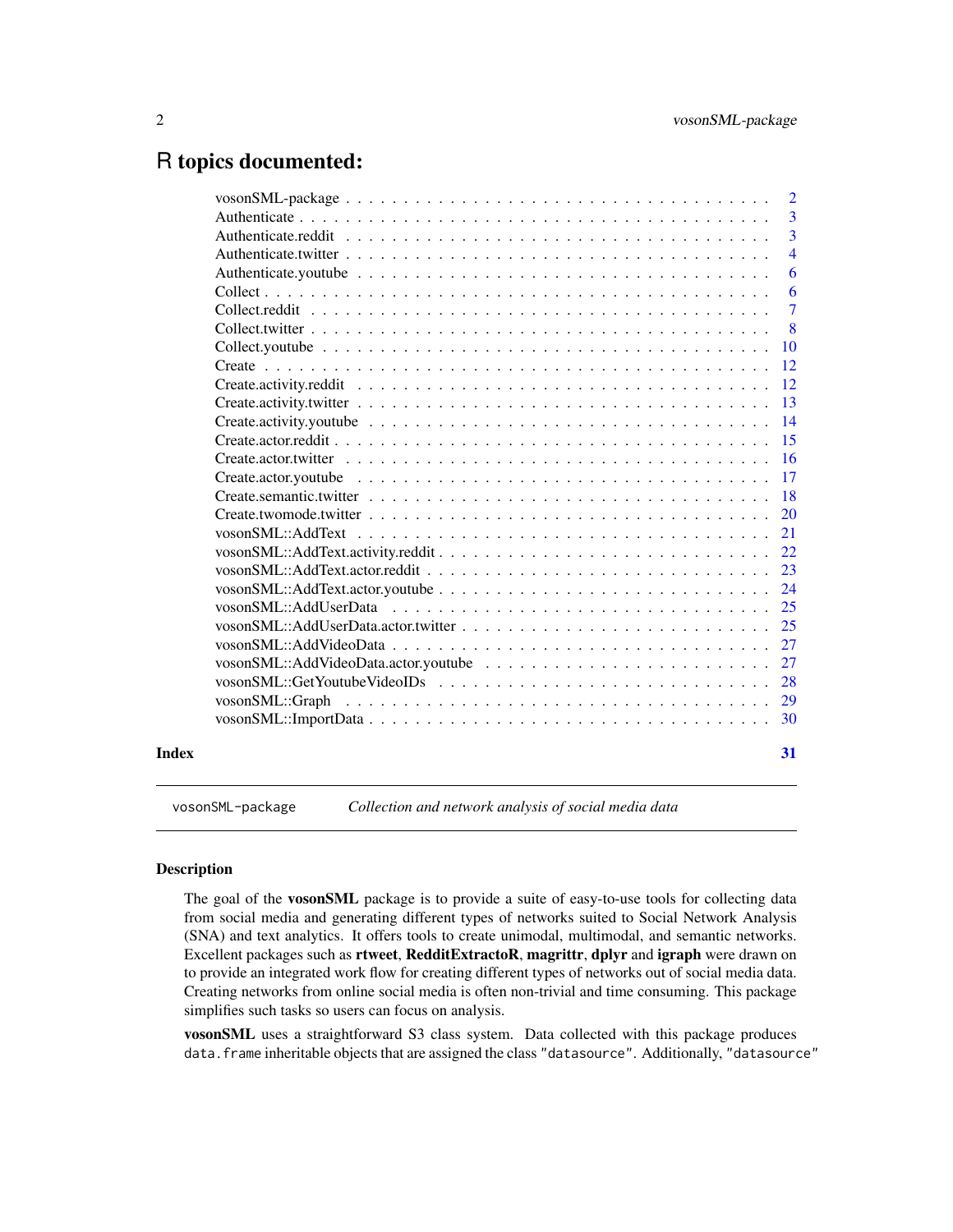#### <span id="page-2-0"></span>Authenticate 3

objects are attributed a class identifying the source of data, such as "twitter" or "youtube". In this way datasource objects are fast, easy to work with, and can be used as input to easily construct different kinds of networks. For example, the function Collect can be used to collect twitter data, which is then passed to the Create function resulting in a twitter network (as igraph object) that is ready for analysis.

#### Author(s)

Created by Timothy Graham and Robert Ackland with major contributions by Chung-hong Chan. The current lead developer and maintainer is Bryan Gertzel.

<span id="page-2-2"></span>Authenticate *Create a credential object to access social media APIs*

#### Description

Authenticate creates a credential object that enables R to make authenticated calls to social media APIs. A credential object is a S3 object containing authentication related information such as an access token or key, and a class name identifying the social media that grants authentication. Authenticate is the first step of the Authenticate, [Collect](#page-5-1) and [Create](#page-11-1) workflow.

Refer to [Authenticate.twitter](#page-3-1), [Authenticate.youtube](#page-5-2) and [Authenticate.reddit](#page-2-1) for parameters and usage.

#### Usage

Authenticate(socialmedia, ...)

# Arguments

| socialmedia | Character string. Identifier for social media API to authenticate with. Supported<br>social media are "twitter", "youtube" and "reddit". |
|-------------|------------------------------------------------------------------------------------------------------------------------------------------|
| .           | Optional parameters to pass to functions providied by supporting R packages<br>that are used for social media API access.                |

<span id="page-2-1"></span>Authenticate.reddit *Reddit API authentication*

#### Description

Reddit does not require authentication in this version of vosonSML.

```
## S3 method for class 'reddit'
Authenticate(socialmedia, ...)
```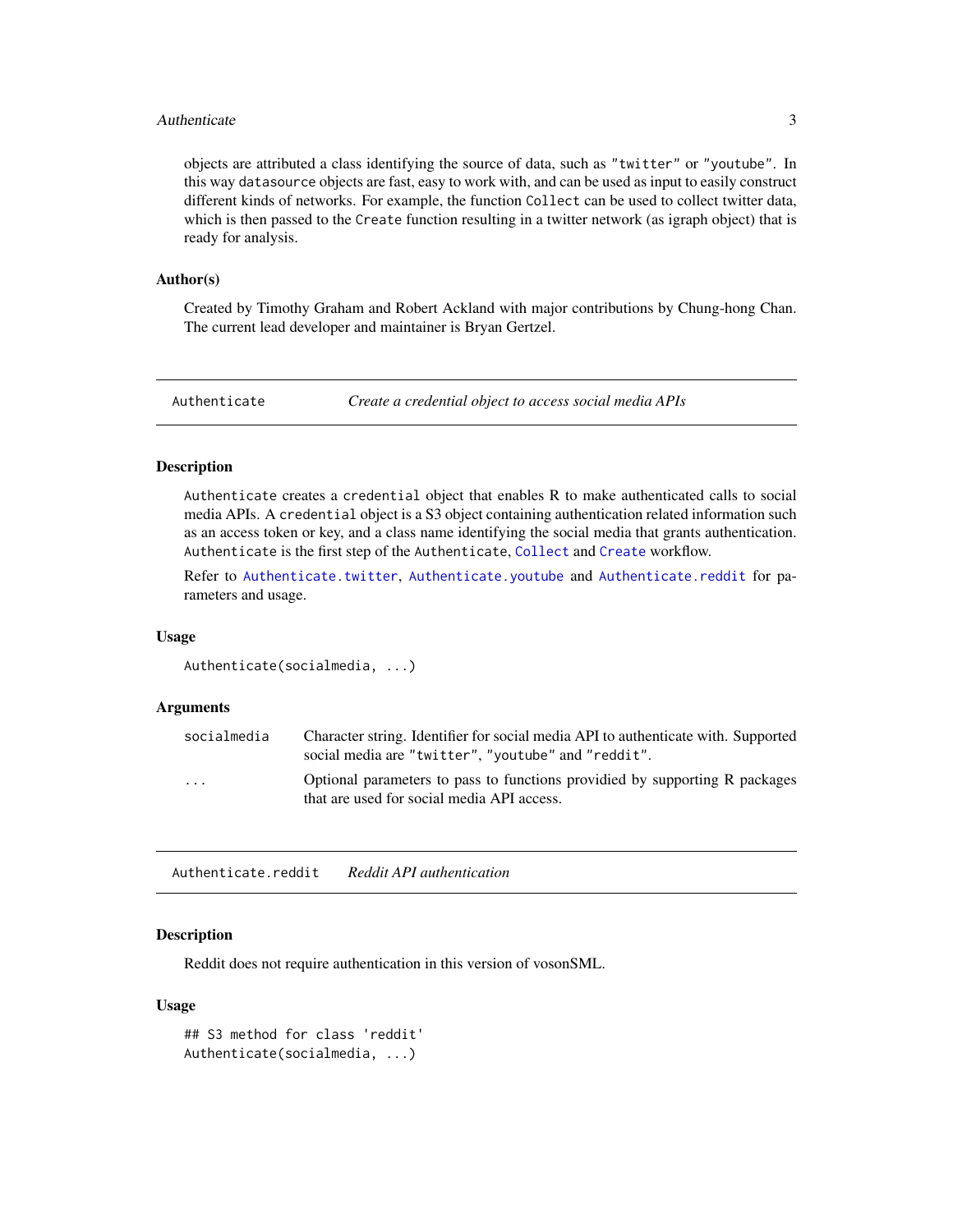<span id="page-3-0"></span>

| socialmedia | Character string. Identifier for social media API to authenticate, set to "reddit". |
|-------------|-------------------------------------------------------------------------------------|
| .           | Additional parameters passed to function. Not used in this method.                  |

#### Value

A credential object containing a \$auth = NULL value and social media type descriptor \$socialmedia set to "reddit". Object has the class names "credential" and "reddit".

#### Note

Even though reddit does not require authentication in this version of vosonSML the Authenticate function must still be called to set the socialmedia identifier. This is used to route to the appropriate social media Collect function.

# Examples

```
## Not run:
# reddit authentication
redditAuth <- Authenticate("reddit")
```
## End(Not run)

<span id="page-3-1"></span>Authenticate.twitter *Twitter API authentication*

# Description

Twitter authentication uses OAuth and typically requires four developer API keys generated when you create a twitter app via the twitter developer web site.

There is another method available commonly used by third-party apps in which an app can be authorized by a user to use the twitter API on their behalf. The implementation of this method in vosonSML does not require a developer account but does still require the user to have access to a developers apps two consumer API keys. This allows multiple users to access the twitter API with vosonSML via a single developer account and app.

The twitter OAuth process is described here: [https://developer.twitter.com/en/docs/basics](https://developer.twitter.com/en/docs/basics/authentication/overview/oauth)/ [authentication/overview/oauth](https://developer.twitter.com/en/docs/basics/authentication/overview/oauth).

```
## S3 method for class 'twitter'
Authenticate(
  socialmedia,
  appName,
  apiKey,
  apiSecret,
```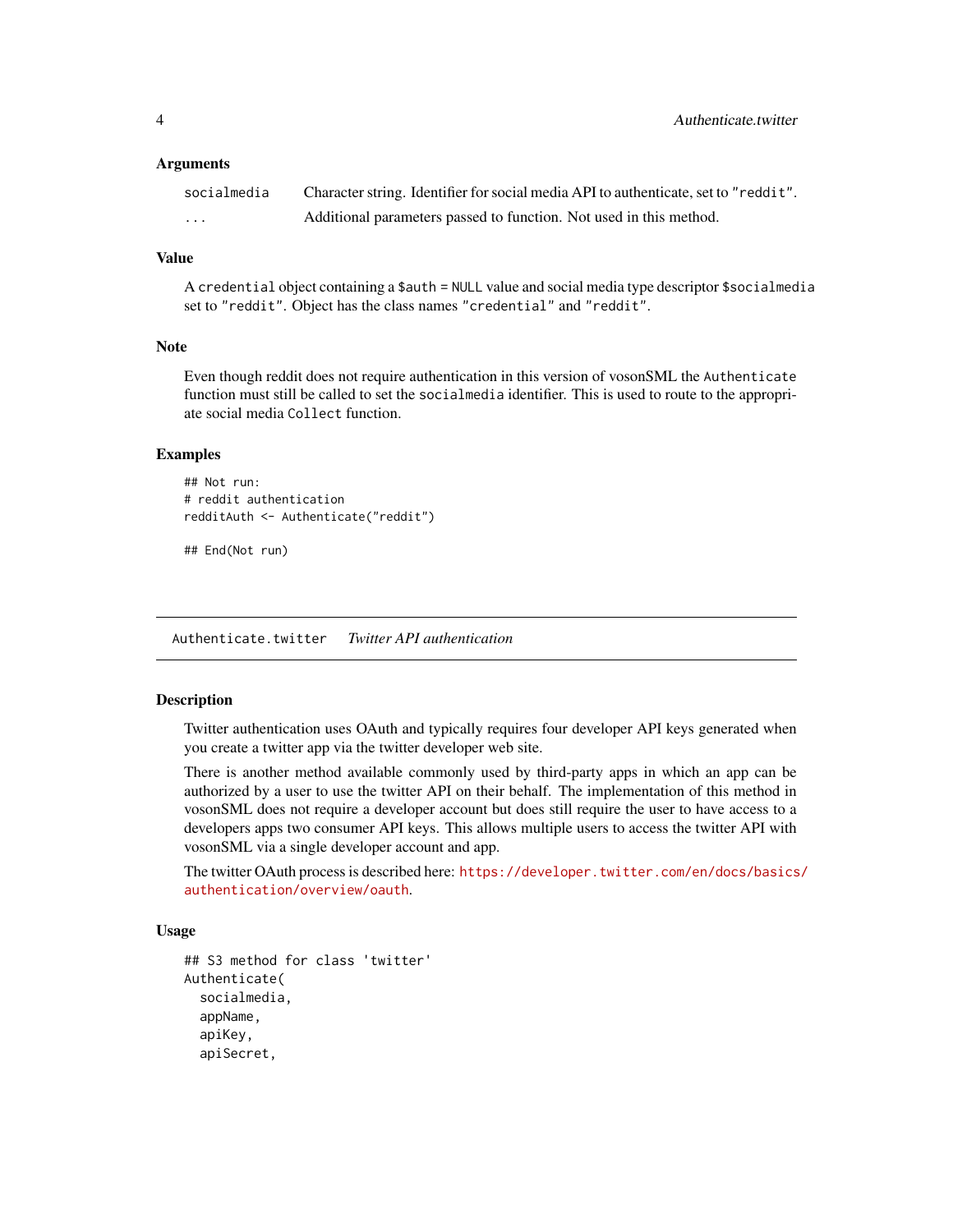```
accessToken,
  accessTokenSecret,
  ...
\lambda
```

| socialmedia       | Character string. Identifier for social media API to authenticate, set to "twitter". |  |
|-------------------|--------------------------------------------------------------------------------------|--|
| appName           | Character string. Registered twitter app name associated with the API keys.          |  |
| apiKey            | Character string. API consumer key to authenticate.                                  |  |
| apiSecret         | Character string. API consumer secret to authenticate.                               |  |
| accessToken       | Character string. API access token to authenticate.                                  |  |
| accessTokenSecret |                                                                                      |  |
|                   | Character string. API access token secret to authenticate.                           |  |
| $\ddots$          | Additional parameters passed to function. Not used in this method.                   |  |
|                   |                                                                                      |  |

#### Value

A credential object containing an access token \$auth and social media type descriptor \$socialmedia set to "twitter". Object has the class names "credential" and "twitter".

# Examples

```
## Not run:
# twitter authentication using developer app API keys
myDevKeys <- list(appName = "My App", apiKey = "xxxxxxxxxxxx",
  apiSecret = "xxxxxxxxxxxx", accessToken = "xxxxxxxxxxxx",
  accessTokenSecret = "xxxxxxxxxxxx")
twitterAuth <- Authenticate("twitter", appName = myDevKeys$appName,
 apiKey = myDevKeys$apiKey, apiSecret = myDevKeys$apiSecret, accessToken = myDevKeys$accessToken,
  accessTokenSecret = myDevKeys$accessTokenSecret)
# twitter authentication via authorization of an app to their user account
# requires the apps consumer API keys
# apiKey and apiSecret parameters are equivalent to the apps consumer key and secret
# will open a web browser to twitter prompting the user to log in and authorize the app
twitterAuth <- Authenticate("twitter", appName = "An App",
  apiKey = "xxxxxxxxxxxx", apiSecret = "xxxxxxxxxxxx"
)
## End(Not run)
```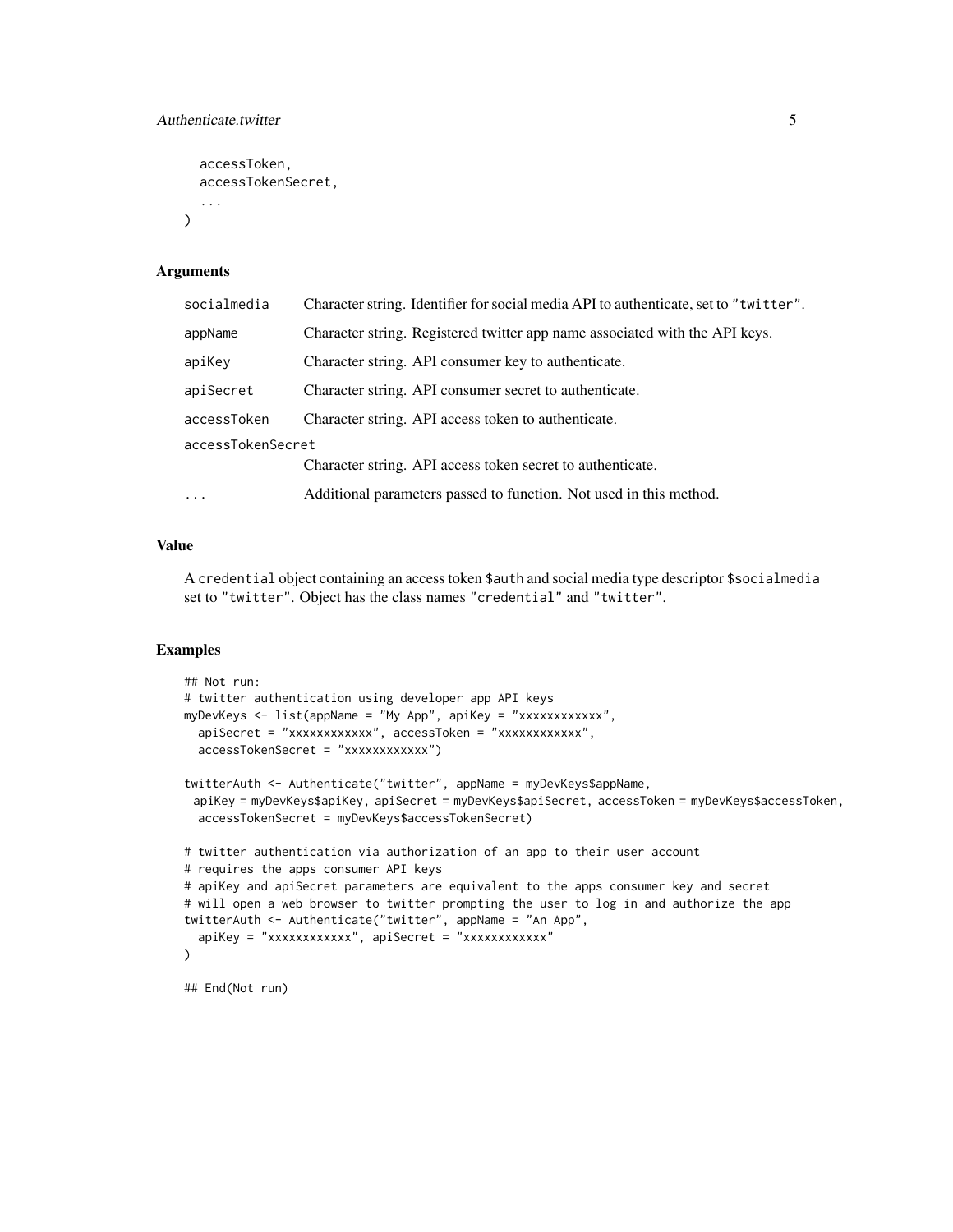<span id="page-5-2"></span><span id="page-5-0"></span>Authenticate.youtube *Youtube API authentication*

#### Description

Youtube authentication uses OAuth2 and requires a Google Developer API key as described here: <https://developers.google.com/youtube/v3/docs/>.

#### Usage

```
## S3 method for class 'youtube'
Authenticate(socialmedia, apiKey, ...)
```
# Arguments

| socialmedia | Character string. Identifier for social media API to authenticate, set to "youtube". |
|-------------|--------------------------------------------------------------------------------------|
| apiKey      | Character string. Google developer API key to authenticate.                          |
| .           | Additional parameters passed to function. Not used in this method.                   |

# Value

A credential object containing an api key \$auth and social media type descriptor \$socialmedia set to "youtube". Object has the class names "credential" and "youtube".

# Examples

```
## Not run:
# youtube authentication with google developer api key
myAPIKey <- "xxxxxxxxxxxx"
youtubeAuth <- Authenticate("youtube", apiKey = myAPIKey)
## End(Not run)
```
<span id="page-5-1"></span>Collect *Collect data from social media for generating networks*

#### Description

This function collects data from social media and structures it into a dataframe that can be used for creating networks for further analysis. Collect is the second step of the [Authenticate](#page-2-2), Collect, and [Create](#page-11-1) workflow.

Refer to [Collect.twitter](#page-7-1), [Collect.youtube](#page-9-1) and [Collect.reddit](#page-6-1) for parameters and usage.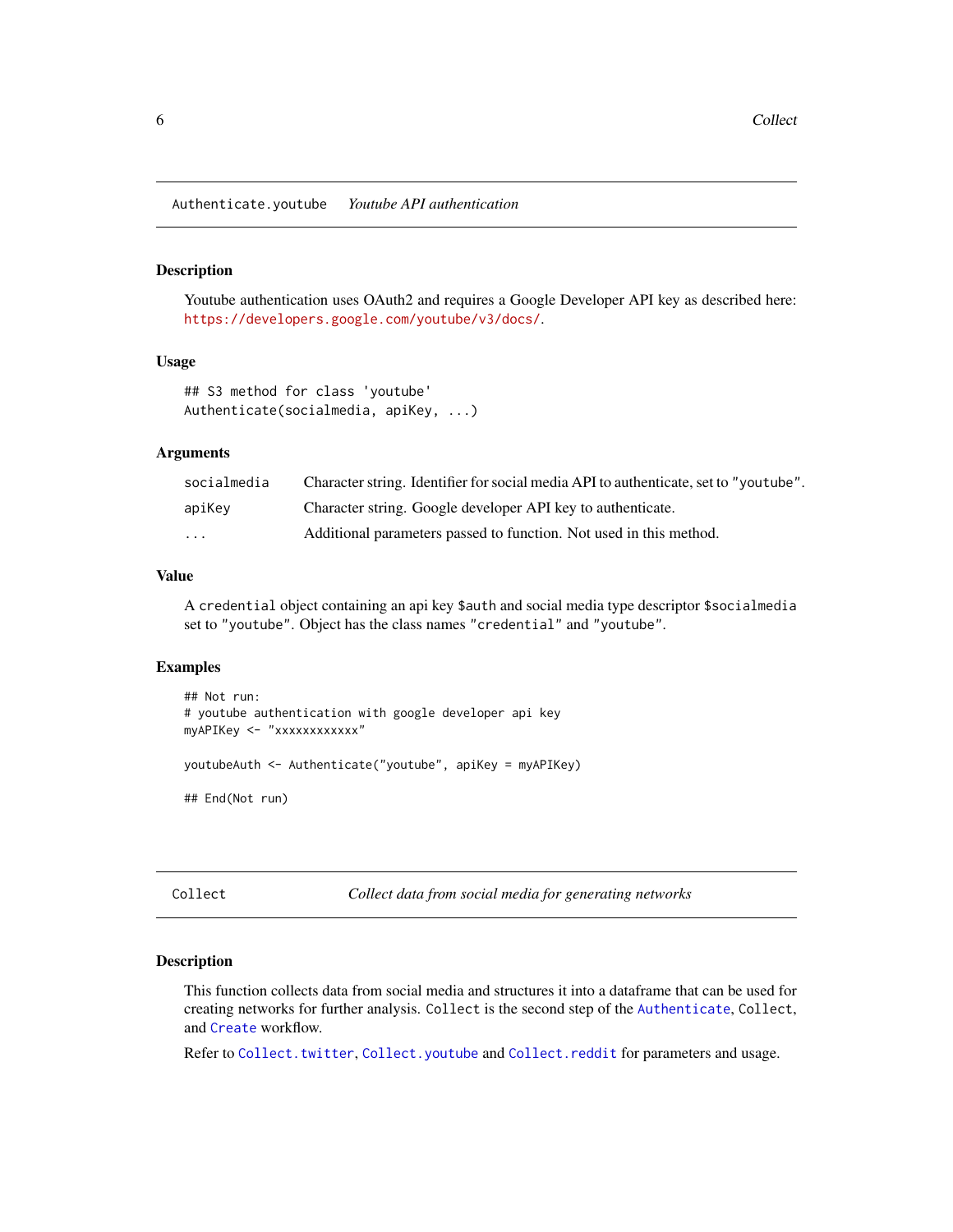# <span id="page-6-0"></span>Collect.reddit 7

# Usage

Collect(credential, ...)

# Arguments

| credential | A credential object generated from Authenticate.                                                                              |
|------------|-------------------------------------------------------------------------------------------------------------------------------|
| .          | Optional parameters to pass to functions providied by supporting R packages<br>that are used for social media API collection. |

<span id="page-6-1"></span>

| Collect.reddit | Collect comments data from reddit threads |
|----------------|-------------------------------------------|
|----------------|-------------------------------------------|

# Description

Collects comments made by users on one or more specified subreddit conversation threads and structures the data into a dataframe with the class names "datasource" and "reddit".

#### Usage

```
## S3 method for class 'reddit'
Collect(
 credential,
  threadUrls,
 waitTime = c(3, 10),
 ua = getOption("HTTPUserAgent"),
 writeToFile = FALSE,
  verbose = TRUE,
  ...
\mathcal{L}
```
# Arguments

| credential  | A credential object generated from Authenticate with class name "reddit".                                                                                                                                    |
|-------------|--------------------------------------------------------------------------------------------------------------------------------------------------------------------------------------------------------------|
| threadUrls  | Character vector. Reddit thread urls to collect data from.                                                                                                                                                   |
| waitTime    | Numeric vector. Time range in seconds to select random wait from in-between<br>url collection requests. Minimum is 3 seconds. Default is $c(3, 10)$ for a wait<br>time chosen from between 3 and 10 seconds. |
| ua          | Character string. Override User-Agent string to use in Reddit thread requests.<br>Default is option("HTTPUserAgent") value as set by vosonSML.                                                               |
| writeToFile | Logical. Write collected data to file. Default is FALSE.                                                                                                                                                     |
| verbose     | Logical. Output additional information about the data collection. Default is<br>TRUE.                                                                                                                        |
| .           | Additional parameters passed to function. Not used in this method.                                                                                                                                           |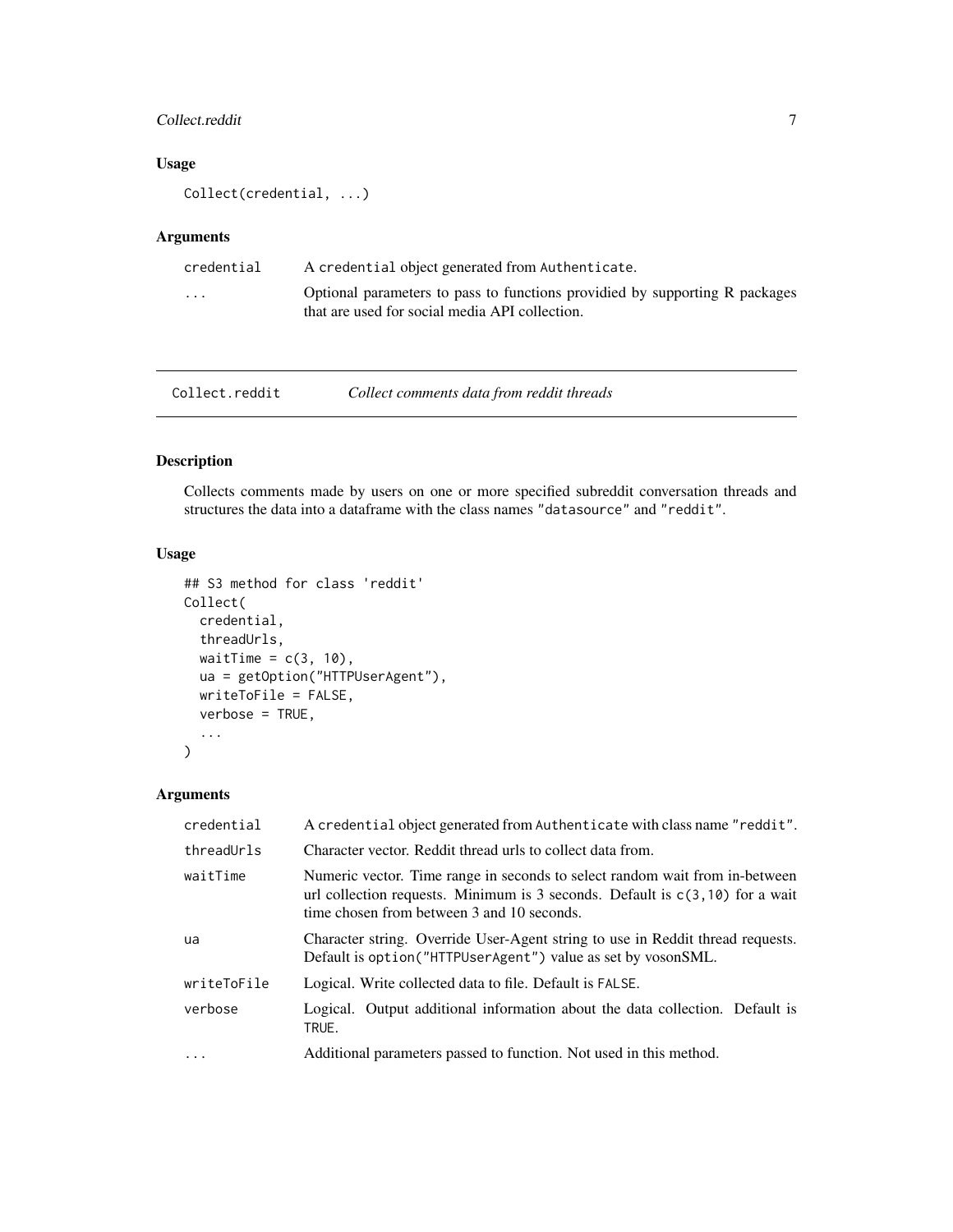# <span id="page-7-0"></span>Value

A data.frame object with class names "datasource" and "reddit".

# **Note**

The reddit web endpoint used for collection has maximum limit of 500 comments per thread url.

# Examples

```
## Not run:
# subreddit url to collect threads from
threadUrls <- c("https://www.reddit.com/r/xxxxxx/comments/xxxxxx/x_xxxx_xxxxxxxxx/")
redditData <- redditAuth %>%
 Collect(threadUrls = threadUrls, writeToFile = TRUE)
## End(Not run)
```
<span id="page-7-1"></span>Collect.twitter *Collect tweet data from twitter search*

#### Description

This function collects tweet data based on search terms and structures the data into a dataframe with the class names "datasource" and "twitter".

The twitter Standard search API sets a rate limit of 180 requests every 15 minutes. A maximum of 100 tweets can be collected per search request meaning the maximum number of tweets per operation is 18000 / 15 minutes. More tweets can be collected by using retryOnRateLimit = TRUE parameter which will cause the collection to pause if the rate limit is reached and resume when the rate limit resets (in approximately 15 minutes). Alternatively the twitter API parameter since\_id can be used in a later session to resume a twitter search collection from the last tweet previously collected as tweet status id's are sequential. The Standard API only returns tweets for the last 7 days.

All of the search query operators available through the twitter API can be used in the searchTerm field. For example, to search for tweets containing the term "love" or "hate" the "OR" operator can be used in the term field: searchTerm = "love OR hate". For more information refer to the twitter API documentation for query operators: [https://developer.twitter.com/en/docs/tweets/](https://developer.twitter.com/en/docs/tweets/search/guides/standard-operators) [search/guides/standard-operators](https://developer.twitter.com/en/docs/tweets/search/guides/standard-operators).

```
## S3 method for class 'twitter'
Collect(
  credential,
  searchTerm = "",
  searchType = "recent",
```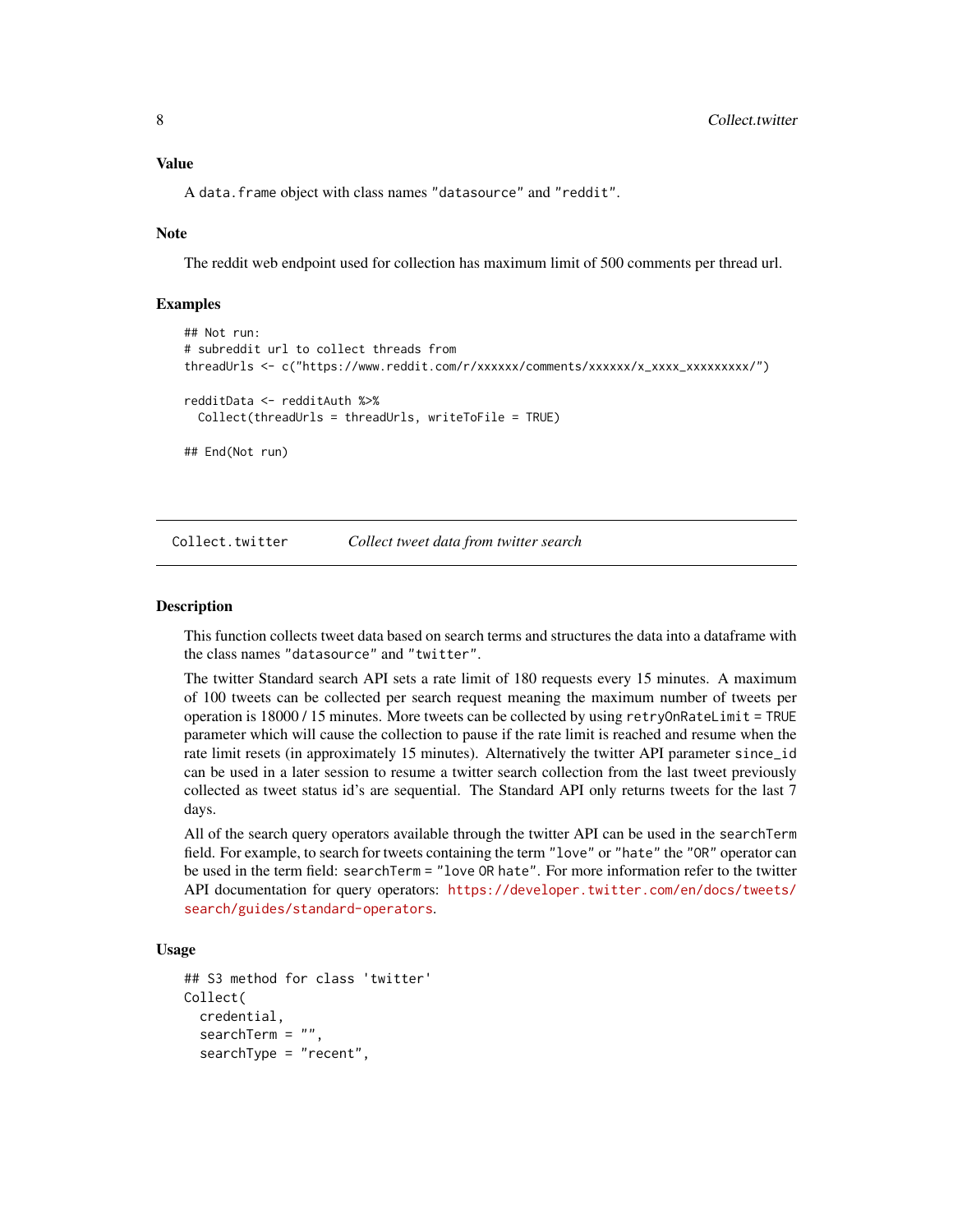# <span id="page-8-0"></span>Collect.twitter 9

```
numTweets = 100,
  includeRetweets = TRUE,
 retryOnRateLimit = FALSE,
 writeToFile = FALSE,
 verbose = FALSE,
  ...
)
```
# Arguments

| credential                   | A credential object generated from Authenticate with class name "twitter".                                                                                                                                                                                                                                                                                                                                                                                                                                                                                                                                                                                                                                                                                                                                              |
|------------------------------|-------------------------------------------------------------------------------------------------------------------------------------------------------------------------------------------------------------------------------------------------------------------------------------------------------------------------------------------------------------------------------------------------------------------------------------------------------------------------------------------------------------------------------------------------------------------------------------------------------------------------------------------------------------------------------------------------------------------------------------------------------------------------------------------------------------------------|
| searchTerm                   | Character string. Specifies a twitter search term. For example, "Australian<br>politics" or the hashtag "#auspol".                                                                                                                                                                                                                                                                                                                                                                                                                                                                                                                                                                                                                                                                                                      |
| searchType                   | Character string. Returns filtered tweets as per search type recent, mixed or<br>popular. Default type is recent.                                                                                                                                                                                                                                                                                                                                                                                                                                                                                                                                                                                                                                                                                                       |
| numTweets<br>includeRetweets | Numeric. Specifies how many tweets to be collected. Defaults is 100.                                                                                                                                                                                                                                                                                                                                                                                                                                                                                                                                                                                                                                                                                                                                                    |
|                              | Logical. Specifies if the search should filter out retweets. Defaults is TRUE.                                                                                                                                                                                                                                                                                                                                                                                                                                                                                                                                                                                                                                                                                                                                          |
| retryOnRateLimit             |                                                                                                                                                                                                                                                                                                                                                                                                                                                                                                                                                                                                                                                                                                                                                                                                                         |
|                              | Logical. Default is FALSE.                                                                                                                                                                                                                                                                                                                                                                                                                                                                                                                                                                                                                                                                                                                                                                                              |
| writeToFile                  | Logical. Write collected data to file. Default is FALSE.                                                                                                                                                                                                                                                                                                                                                                                                                                                                                                                                                                                                                                                                                                                                                                |
| verbose                      | Logical. Output additional information about the data collection. Default is<br>FALSE.                                                                                                                                                                                                                                                                                                                                                                                                                                                                                                                                                                                                                                                                                                                                  |
| .                            | Arguments passed on to rtweet::search_tweets                                                                                                                                                                                                                                                                                                                                                                                                                                                                                                                                                                                                                                                                                                                                                                            |
|                              | geocode Geographical limiter of the template "latitude,longitude,radius" e.g.,<br>geocode = "37.78, -122.40, 1mi".                                                                                                                                                                                                                                                                                                                                                                                                                                                                                                                                                                                                                                                                                                      |
|                              | max_id Character, returns results with an ID less than (that is, older than) or<br>equal to 'max_id'. Especially useful for large data returns that require mul-<br>tiple iterations interrupted by user time constraints. For searches exceeding<br>18,000 tweets, users are encouraged to take advantage of rtweet's internal<br>automation procedures for waiting on rate limits by setting retryonratelimit<br>argument to TRUE. It some cases, it is possible that due to processing time<br>and rate limits, retrieving several million tweets can take several hours or<br>even multiple days. In these cases, it would likely be useful to leverage<br>retryonratelimit for sets of tweets and max_id to allow results to con-<br>tinue where previous efforts left off.                                        |
|                              | parse Logical, indicating whether to return parsed data.frame, if true, or nested<br>list, if false. By default, parse = TRUE saves users from the wreck of time<br>and frustration associated with disentangling the nasty nested list returned<br>from Twitter's API. As Twitter's APIs are subject to change, this argument<br>would be especially useful when changes to Twitter's APIs affect perfor-<br>mance of internal parsers. Setting parse = FALSE also ensures the maxi-<br>mum amount of possible information is returned. By default, the rtweet<br>parse process returns nearly all bits of information returned from Twitter.<br>However, users may occasionally encounter new or omitted variables. In<br>these rare cases, the nested list object will be the only way to access these<br>variables. |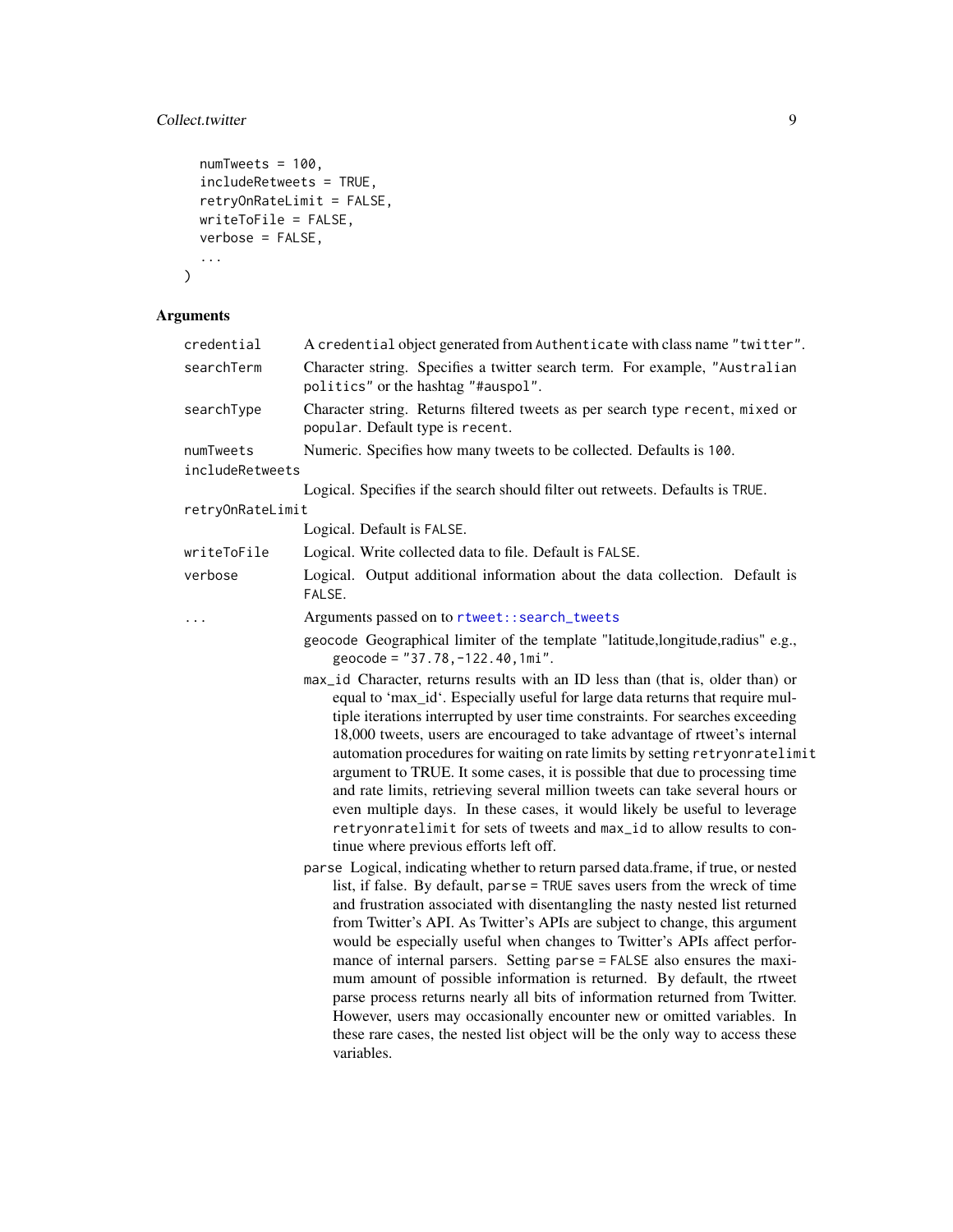#### Value

A data.frame object with class names "datasource" and "twitter".

#### Note

Additional parameters passed to this function in the ellipsis ... will also be passed to the Twitter search API request. Most parameters have been covered but a complete list can be found here: <https://developer.twitter.com/en/docs/tweets/search/api-reference/get-search-tweets> A useful additional parameter is language allowing the user can restrict tweets returned to a particular language using an ISO 639-1 code. For example, to restrict a search to tweets in English the value language = "en" can be passed to this function.

#### Examples

```
## Not run:
# search and collect 100 recent tweets for the hashtag #auspol
myTwitterData <- twitterAuth %>%
 Collect(searchTerm = "#auspol", searchType = "recent", numTweets = 100, verbose = TRUE,
          includeRetweets = FALSE, retryOnRateLimit = TRUE, writeToFile = TRUE)
```
## End(Not run)

<span id="page-9-1"></span>

Collect.youtube *Collect comments data for youtube videos*

#### **Description**

This function collects public comments data for one or more youtube videos using the YouTube Data API v3 and structures the data into a dataframe with the class names "datasource" and "youtube".

Youtube has a quota unit system as a rate limit with most developers having either 10,000 or 1,000,000 units per day. Many read operations cost a base of 1 unit such as retrieving individual comments, plus 1 or 2 units for text snippets. Retrieving threads or top-level comments with text costs 3 units per request (maximum 100 comments per request). Using this function a video with 250 top-level comments and 10 of those having reply comments of up to 100 each, should cost  $(9 + 20)$  29 quota units and return between 260 and 1260 total comments. There is currently a limit of 100 reply comments collected per top-level comment.

More information about the YouTube Data API v3 can be found here: [https://developers.](https://developers.google.com/youtube/v3/getting-started) [google.com/youtube/v3/getting-started](https://developers.google.com/youtube/v3/getting-started)

```
## S3 method for class 'youtube'
Collect(
  credential,
  videoIDs,
```
<span id="page-9-0"></span>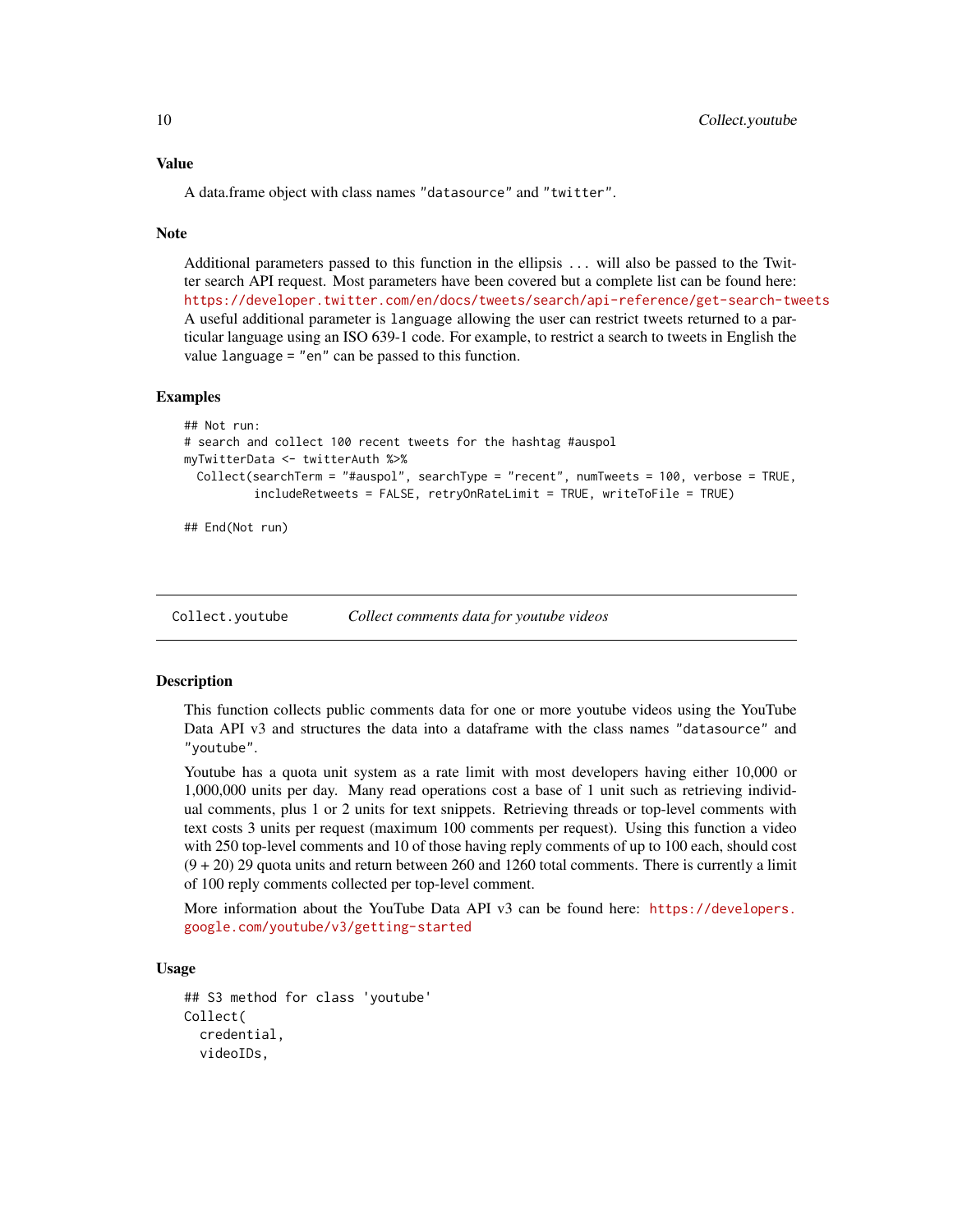# <span id="page-10-0"></span>Collect.youtube 11

```
verbose = FALSE,
writeToFile = FALSE,
maxComments = 1e+10,
...
```
#### Arguments

)

| credential  | A credential object generated from Authenticate with class name "youtube".                                                                                                                                                                                                                             |
|-------------|--------------------------------------------------------------------------------------------------------------------------------------------------------------------------------------------------------------------------------------------------------------------------------------------------------|
| videoIDs    | Character vector. Specifies one or more youtube video IDs. For example,<br>if the video URL is https://www.youtube.com/watch?v=xxxxxxxxxxx then<br>use videoIDs = $c("xxxxxxxxxx"$ ).                                                                                                                  |
| verbose     | Logical. Output additional information about the data collection. Default is<br>FALSE.                                                                                                                                                                                                                 |
| writeToFile | Logical. Write collected data to file. Default is FALSE.                                                                                                                                                                                                                                               |
| maxComments | Numeric integer. Specifies how many top-level comments to collect from each<br>video. This value does not consider replies to top-level comments. The total<br>number of comments returned for a video will usually be greater than max Comments<br>depending on the number of reply comments present. |
|             | Additional parameters passed to function. Not used in this method.                                                                                                                                                                                                                                     |

#### Value

A tibble object with class names "datasource" and "youtube".

#### Note

Due to specifications of the YouTube Data API it is currently not efficient to specify the exact number of comments to return from the API using maxComments parameter. The maxComments parameter is applied to top-level comments only and not the replies to these comments. As such the number of comments collected is usually greater than expected. For example, if maxComments is set to 10 and one of the videos 10 top-level comments has 5 reply comments then the total number of comments collected will be 15 for that video. Comments data for multiple youtube videos can be requested in a single operation, maxComments is applied to each individual video and not the combined total of comments.

To help extract video ids for videos the function [GetYoutubeVideoIDs](#page-27-1) can be used. It accepts input of a vector or file containing video urls and creates a chracter vector suitable as input for the videoIDs parameter.

# Examples

```
## Not run:
# create a list of youtube video ids to collect on
videoIDs <- GetYoutubeVideoIDs(c("https://www.youtube.com/watch?v=xxxxxxxx",
                                 "https://youtu.be/xxxxxxxx"))
```
# collect approximately 200 threads/comments for each youtube video youtubeData <- youtubeAuth %>%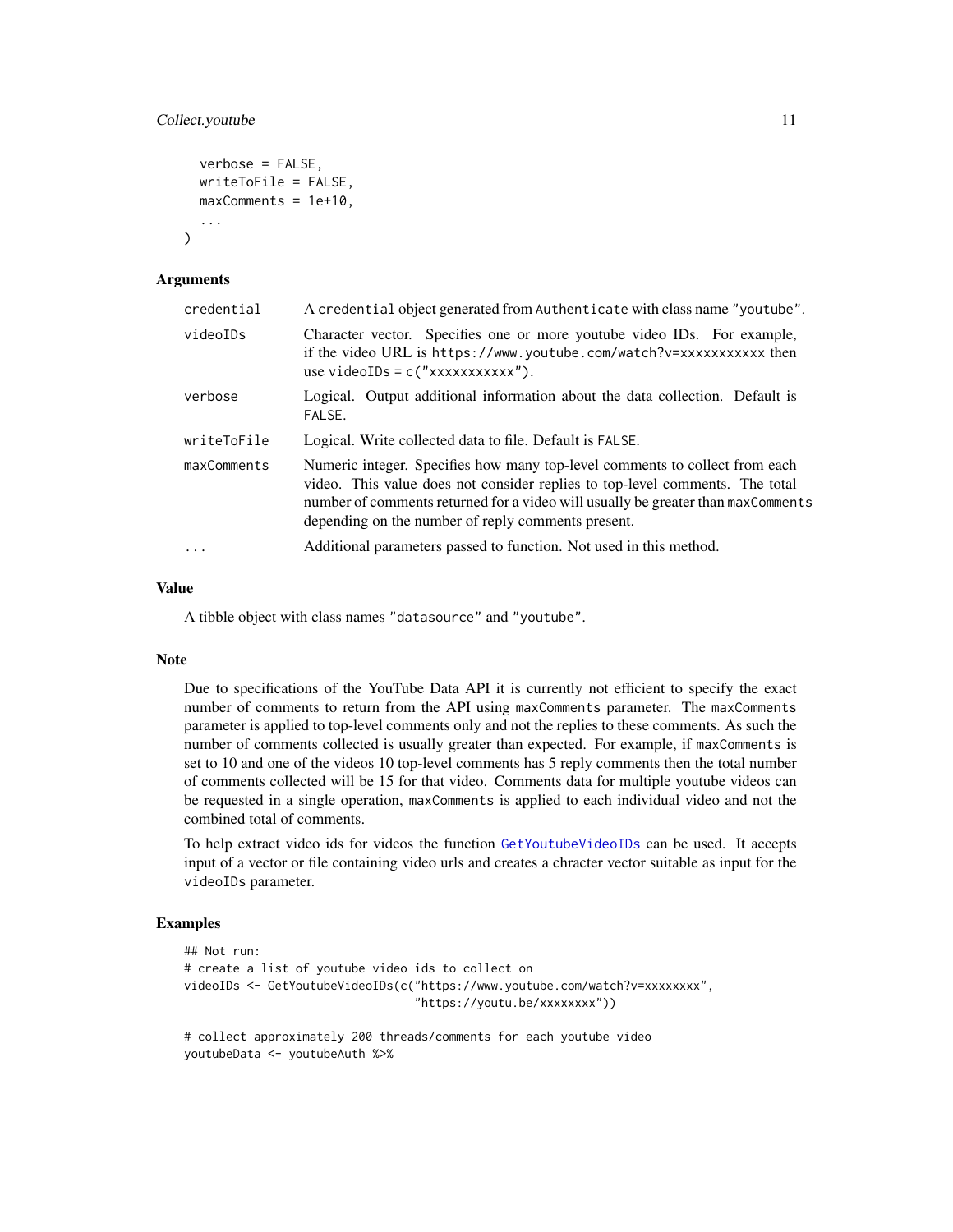```
Collect(videoIDs = videoIDs, writeToFile = TRUE, verbose = FALSE, maxComments = 200)
```
## End(Not run)

<span id="page-11-1"></span>Create *Create networks from social media data*

# Description

This function creates networks from social media data as produced from [Collect](#page-5-1). Create is the final step of the [Authenticate](#page-2-2), [Collect](#page-5-1) and Create workflow.

There are four types of networks that can be created from collected data: activity, actor, twomode or semantic.

For activity networks refer to [Create.activity.twitter](#page-12-1), [Create.activity.youtube](#page-13-1) and [Create.activity.reddit](#page-11-2) for parameters and usage.

For actor networks refer to [Create.actor.twitter](#page-15-1), [Create.actor.youtube](#page-16-1) and [Create.actor.reddit](#page-14-1).

For twomode and semantic networks refer to [Create.twomode.twitter](#page-19-1) and [Create.semantic.twitter](#page-17-1) functions for parameters and usage respectively.

#### Usage

```
Create(datasource, type, ...)
```
# Arguments

| datasource | Collected social media data of class "datasource" and socialmedia.                                                             |
|------------|--------------------------------------------------------------------------------------------------------------------------------|
| type       | Character string. Type of network to be created, can be "activity", "actor",<br>"twomode" or "semantic".                       |
| $\cdot$    | Optional parameters to pass to functions provided by supporting R packages<br>that are used for social media network creation. |

<span id="page-11-2"></span>Create.activity.reddit

*Create reddit activity network*

#### Description

Creates a reddit activity network from subreddit thread comments. Nodes are comments and initial thread posts, edges form the discussion structure and signify to which comment or post a comment has been made to.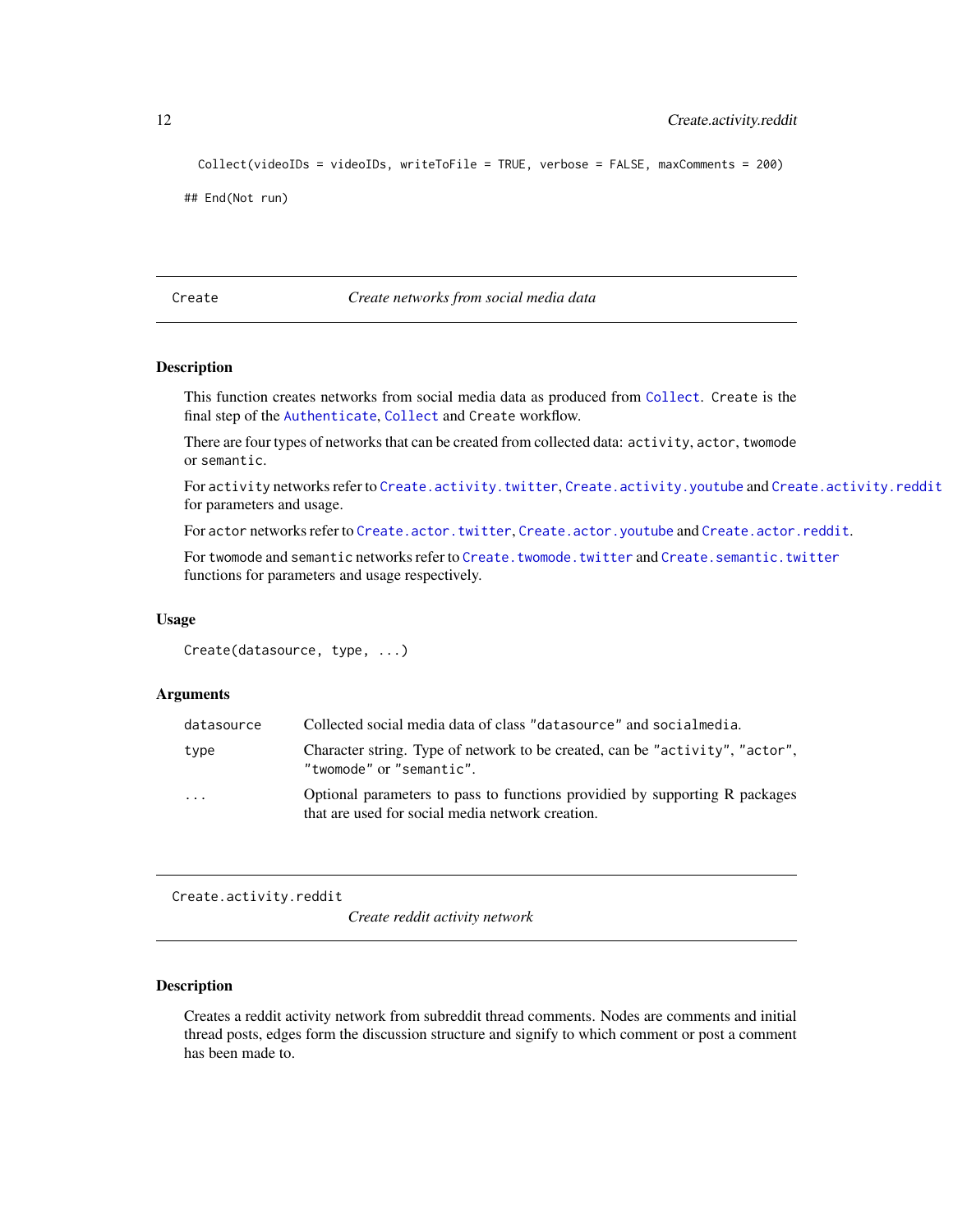# <span id="page-12-0"></span>Create.activity.twitter 13

# Usage

```
## S3 method for class 'activity.reddit'
Create(datasource, type, verbose = TRUE, ...)
```
#### Arguments

| datasource | Collected social media data with "datasource" and "reddit" class names.                |
|------------|----------------------------------------------------------------------------------------|
| type       | Character string. Type of network to be created, set to "activity".                    |
| verbose    | Logical. Output additional information about the network creation. Default is<br>TRUE. |
| $\cdot$    | Additional parameters passed to function. Not used in this method.                     |

# Value

Network as a named list of two dataframes containing \$nodes and \$edges.

## Examples

```
## Not run:
# create a reddit activity network graph
activityNetwork <- redditData %>% Create("activity")
# network
# activityNetwork$nodes
# activityNetwork$edges
```
## End(Not run)

<span id="page-12-1"></span>Create.activity.twitter

*Create twitter activity network*

# Description

Creates a twitter activity network from collected tweets. Nodes are tweets and directed edges represent the relationship of tweets to one another. For example, there is a directed edge from a quote tweet towards the tweet that was quoted. Stand-alone tweets that are not replies, retweets or quote tweets have no relation to others and will be isolates.

```
## S3 method for class 'activity.twitter'
Create(datasource, type, verbose = TRUE, ...)
```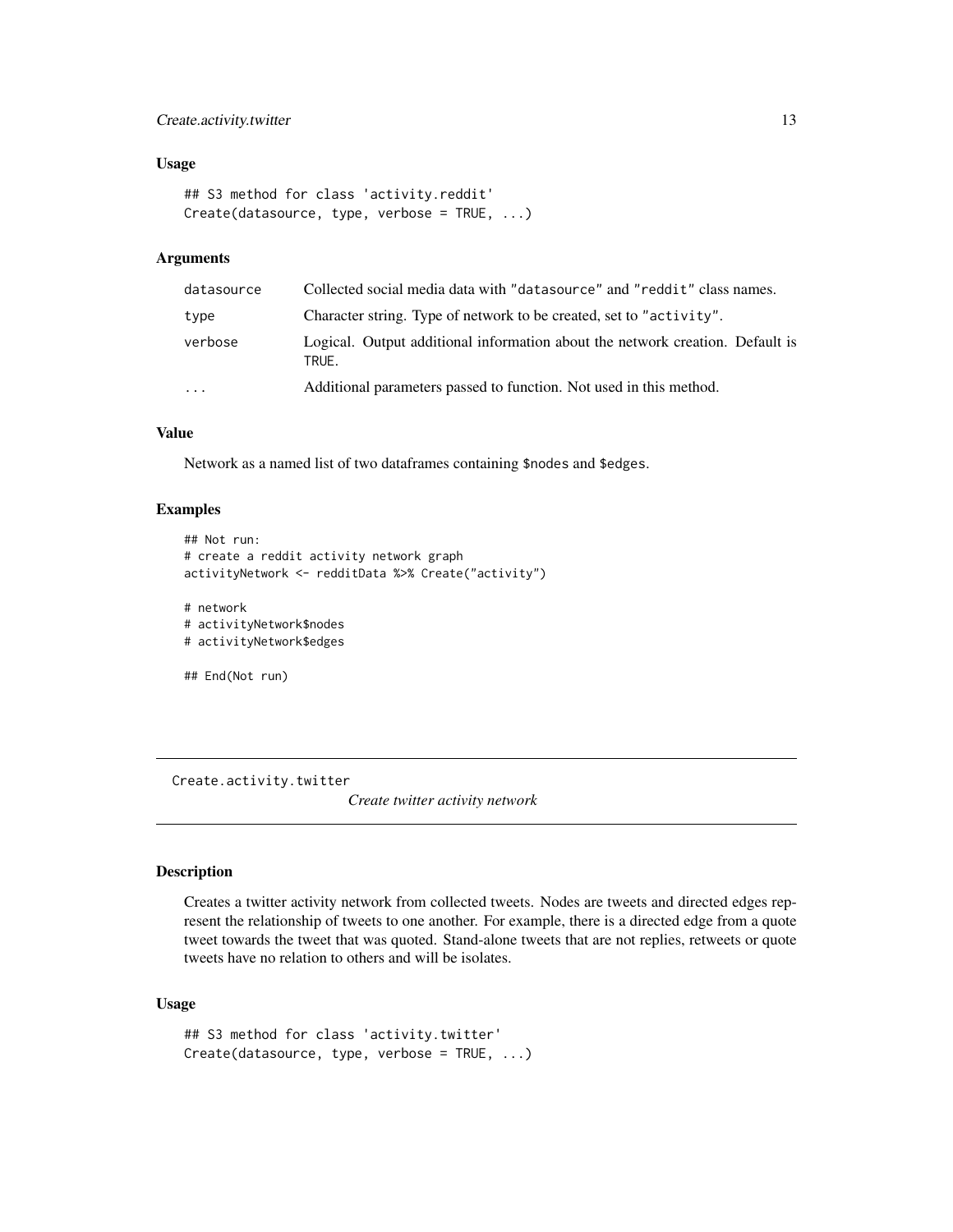<span id="page-13-0"></span>

| datasource        | Collected social media data with "datasource" and "twitter" class names.               |
|-------------------|----------------------------------------------------------------------------------------|
| type              | Character string. Type of network to be created, set to "activity".                    |
| verbose           | Logical. Output additional information about the network creation. Default is<br>TRUE. |
| $\cdot\cdot\cdot$ | Additional parameters passed to function. Not used in this method.                     |

# Value

Network as a named list of two dataframes containing \$nodes and \$edges.

## Examples

```
## Not run:
# create a twitter activity network graph
activityNetwork <- twitterData %>% Create("activity")
# network
# activityNetwork$nodes
# activityNetwork$edges
## End(Not run)
```
<span id="page-13-1"></span>Create.activity.youtube

*Create youtube activity network*

# Description

Creates an activity network from collected youtube video comment threads. Nodes are top-level comments, reply comments and videos. Edges are directed between the nodes and represent commenting activity.

# Usage

```
## S3 method for class 'activity.youtube'
Create(datasource, type, verbose = TRUE, ...)
```
# Arguments

| datasource | Collected social media data with "datasource" and "youtube" class names.               |
|------------|----------------------------------------------------------------------------------------|
| type       | Character string. Type of network to be created, set to "activity".                    |
| verbose    | Logical. Output additional information about the network creation. Default is<br>TRUE. |
| $\cdot$    | Additional parameters passed to function. Not used in this method.                     |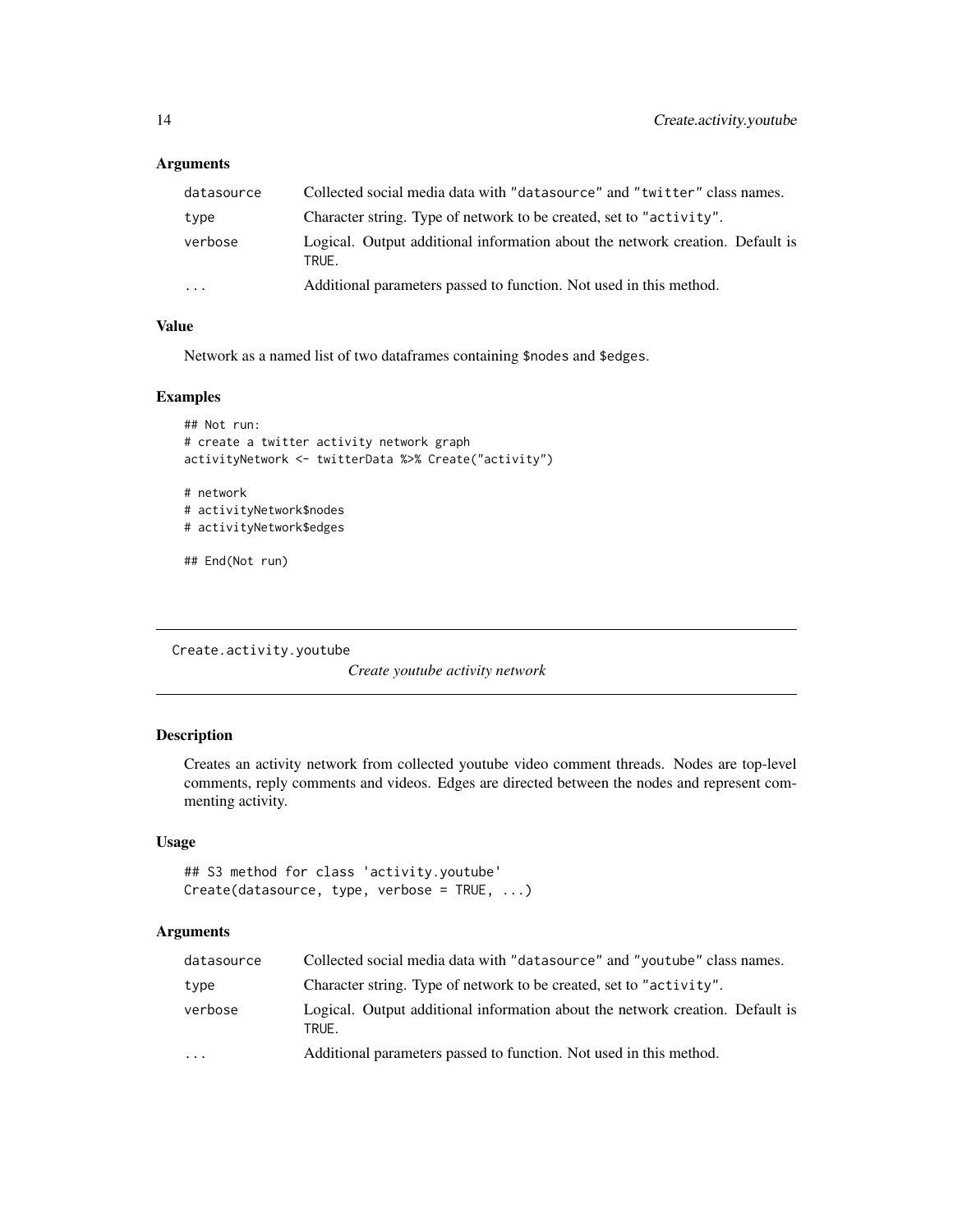# <span id="page-14-0"></span>Create.actor.reddit 15

# Value

Network as a named list of two dataframes containing \$nodes and \$edges.

#### Examples

```
## Not run:
# create a youtube activity network graph
activityNetwork <- youtubeData %>% Create("activity")
# network
# activityNetwork$nodes
# activityNetwork$edges
## End(Not run)
```
<span id="page-14-1"></span>Create.actor.reddit *Create reddit actor network*

# Description

Creates a reddit actor network from thread comments on subreddits. Users who have commented on a thread are actor nodes and comment replies to each other are represented as directed edges.

## Usage

## S3 method for class 'actor.reddit' Create(datasource, type, ...)

#### **Arguments**

| datasource              | Collected social media data with "datasource" and "reddit" class names. |
|-------------------------|-------------------------------------------------------------------------|
| type                    | Character string. Type of network to be created, set to "actor".        |
| $\cdot$ $\cdot$ $\cdot$ | Additional parameters passed to function. Not used in this method.      |

# Value

Network as a named list of two dataframes containing \$nodes and \$edges.

# Examples

```
## Not run:
# create a reddit actor network graph with comment text as edge attributes
actorNetwork <- redditData %>% Create("actor")
```
#### # network

# actorNetwork\$nodes

# actorNetwork\$edges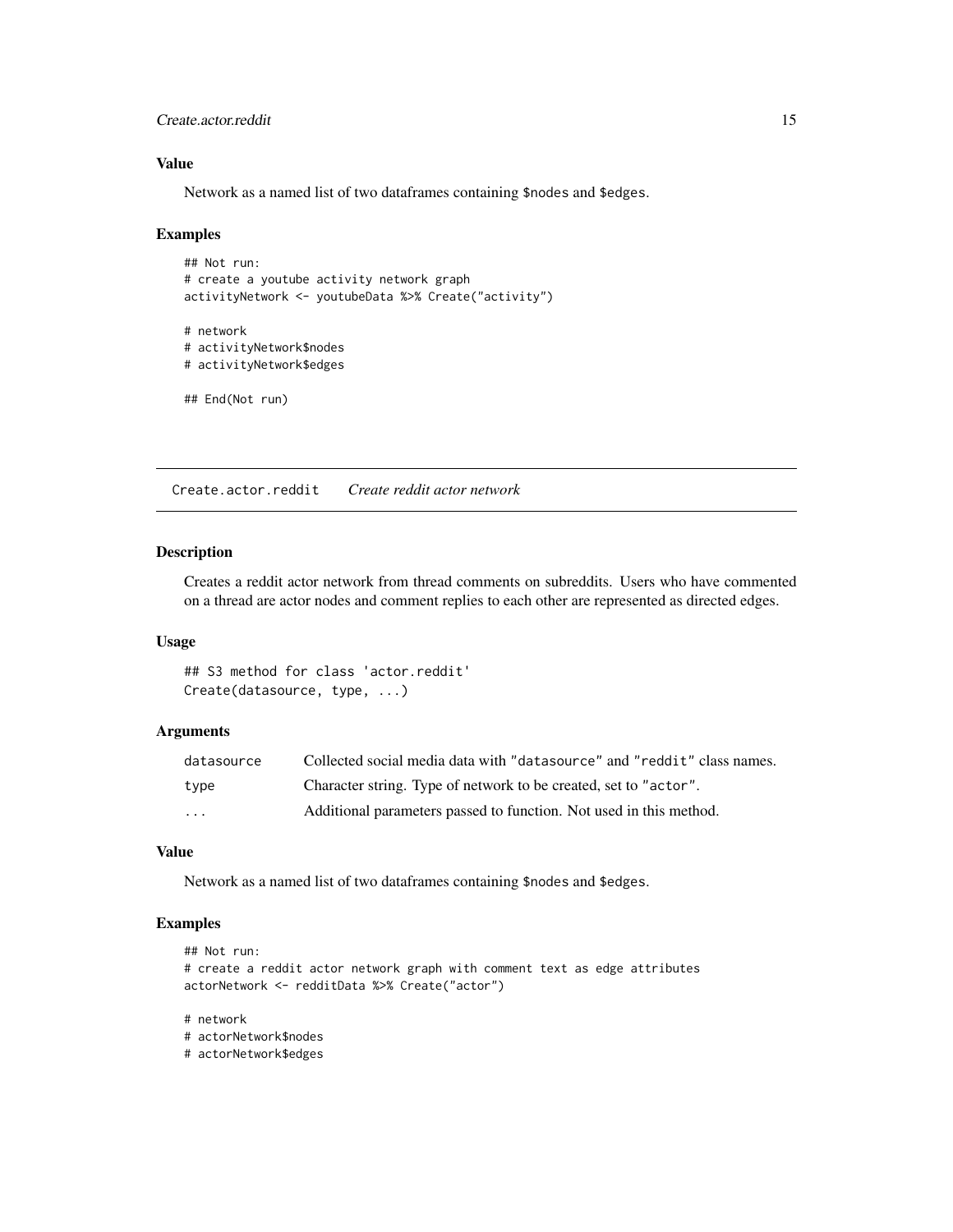<span id="page-15-0"></span>## End(Not run)

<span id="page-15-1"></span>Create.actor.twitter *Create twitter actor network*

#### Description

Creates a twitter actor network from tweets returned from the twitter search query. Twitter users who have tweeted / retweeted or been mentioned in a tweet are actor nodes. The created network is directed with edges of different types representing retweets, quote tweets, mentions and replies to other users. Users who have tweeted without relations to other users will appear in the network graph as isolate nodes.

#### Usage

## S3 method for class 'actor.twitter' Create(datasource, type, verbose = TRUE, ...)

# Arguments

| datasource | Collected social media data with "datasource" and "twitter" class names.               |
|------------|----------------------------------------------------------------------------------------|
| type       | Character string. Type of network to be created, set to "actor".                       |
| verbose    | Logical. Output additional information about the network creation. Default is<br>TRUE. |
| $\cdots$   | Additional parameters passed to function. Not used in this method.                     |

# Value

Network as a named list of two dataframes containing \$nodes and \$edges.

# Note

When creating twitter actor networks, a network with additional user information can be generated using the [AddUserData](#page-24-1) function. Additional calls can be made to the twitter API to get information about users that were identified as nodes during network creation but did not tweet (meaning no user profile information was initially collected for them).

# Examples

```
## Not run:
# create a twitter actor network graph and output to console additional information
# during network creation (verbose)
actorNetwork <- twitterData %>% Create("actor")
```

```
# network
```

```
# actorNetwork$nodes
```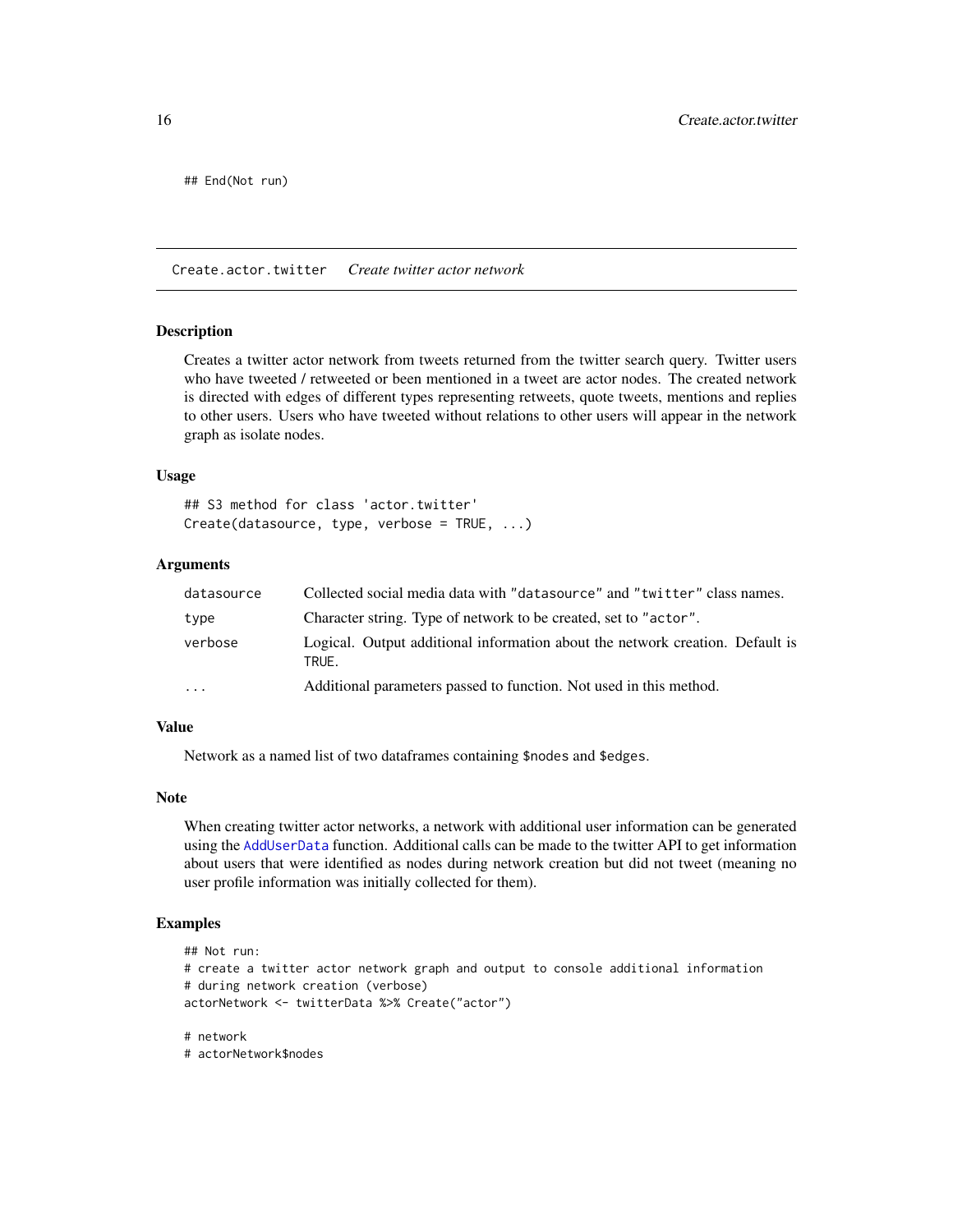# <span id="page-16-0"></span>Create.actor.youtube 17

# actorNetwork\$edges

## End(Not run)

<span id="page-16-1"></span>Create.actor.youtube *Create youtube actor network*

# Description

Creates a youtube actor network from comment threads on youtube videos. Users who have made comments to a video (top-level comments) and users who have replied to those comments are actor nodes. The comments are represented as directed edges between the actors. The video id is also included as an actor node, representative of the videos publisher with top-level comments as directed edges towards them.

# Usage

## S3 method for class 'actor.youtube' Create(datasource, type, ...)

# Arguments

| datasource | Collected social media data with "datasource" and "youtube" class names. |
|------------|--------------------------------------------------------------------------|
| type       | Character string. Type of network to be created, set to "actor".         |
| .          | Additional parameters passed to function. Not used in this method.       |

# Value

Network as a named list of two dataframes containing \$nodes and \$edges.

# Examples

```
## Not run:
# create a youtube actor network graph
actorNetwork <- youtubeData %>% Create("actor")
# network
# actorNetwork$nodes
# actorNetwork$edges
## End(Not run)
```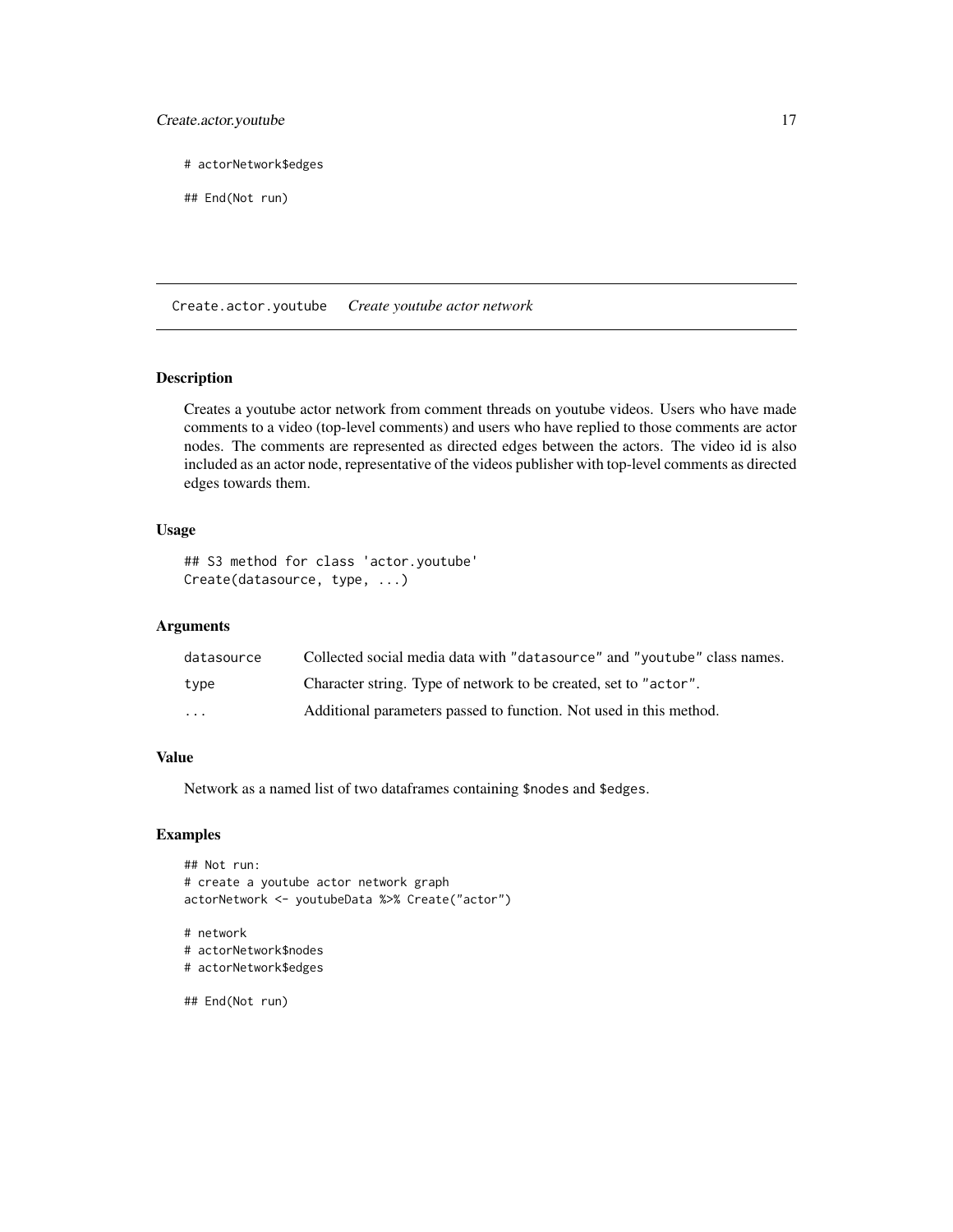```
Create.semantic.twitter
```
*Create twitter semantic network*

#### Description

Creates a semantic network from tweets returned from the twitter search query. Semantic networks describe the semantic relationships between concepts. In this network the concepts are significant words and hashtags extracted from the tweet text. Network edges are weighted and represent occurrence of words and hashtags in the same tweets.

The creation of twitter semantic networks requires text processing and the tokenization of tweets. As such this function requires the additional installation of the **tidyr** and **tidytext** packages to achieve this.

# Usage

```
## S3 method for class 'semantic.twitter'
Create(
  datasource,
  type,
  removeTermsOrHashtags = NULL,
  stopwords = TRUE,
  stopwordsLang = "en",
  stopwordsSrc = "smart",
  removeNumbers = TRUE,
  removeUrls = TRUE,
  termFreq = 5,
  hashtagFreq = 50,
  assoc = "limited",
  verbose = FALSE,
  ...
)
```
# Arguments

| datasource            | Collected social media data with "datasource" and "twitter" class names.                                                                                                                                                                                                     |
|-----------------------|------------------------------------------------------------------------------------------------------------------------------------------------------------------------------------------------------------------------------------------------------------------------------|
| type                  | Character string. Type of network to be created, set to "semantic".                                                                                                                                                                                                          |
| removeTermsOrHashtags |                                                                                                                                                                                                                                                                              |
|                       | Character vector. Words or hashtags to remove from the semantic network. For<br>example, this parameter could be used to remove the search term or hashtag<br>that was used to collect the data by removing any nodes with matching name.<br>Default is NULL to remove none. |
| stopwords             | Logical. Removes stopwords from the tweet data. Default is TRUE.                                                                                                                                                                                                             |
| stopwordsLang         | Character string. Language of stopwords to use. Refer to the stopwords pack-<br>age for further information on supported languages. Default is "en".                                                                                                                         |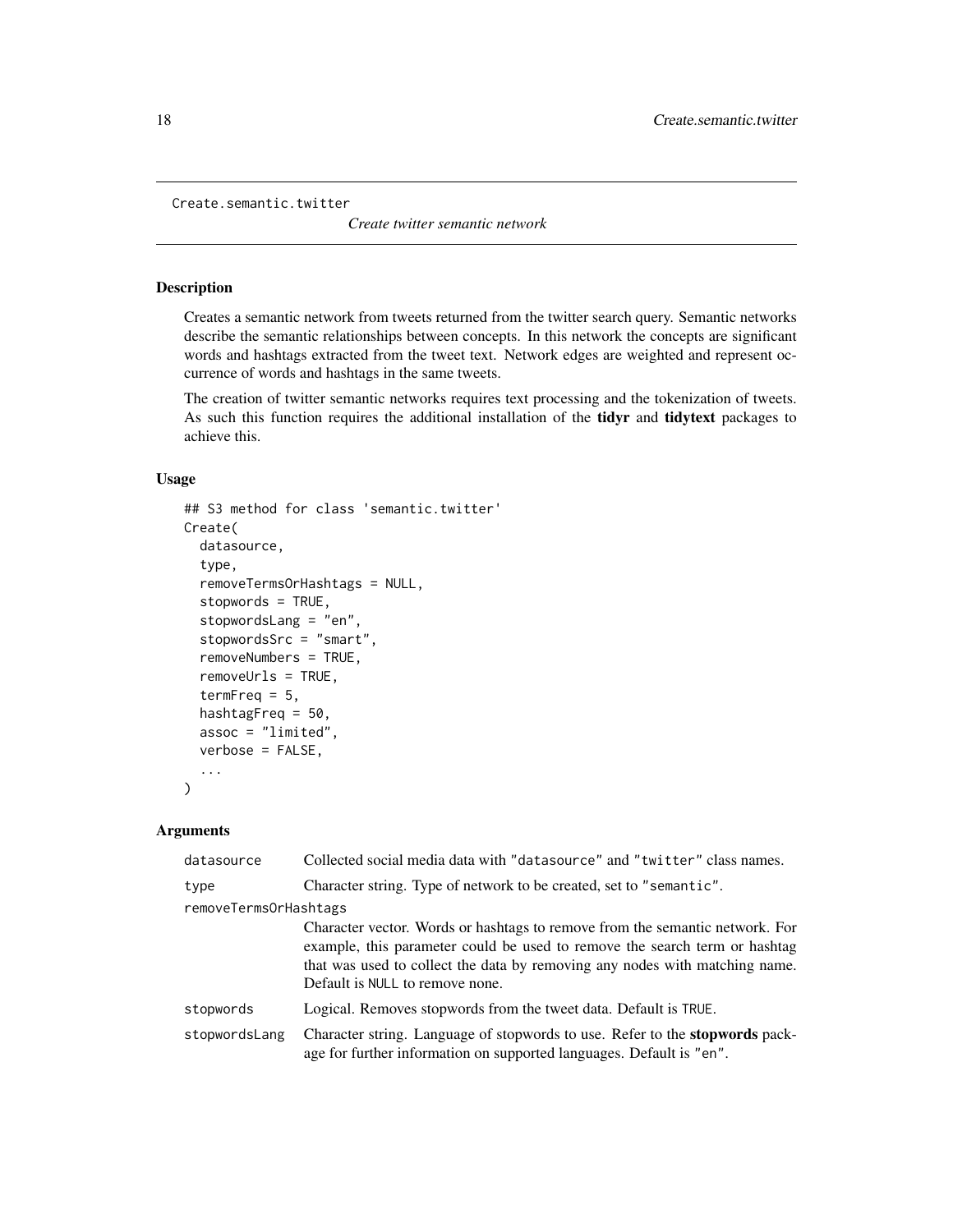| stopwordsSrc  | Character string. Source of stopwords list. Refer to the stopwords package for<br>further information on supported sources. Default is "smart".                                                                                                                                                                                                                                                               |
|---------------|---------------------------------------------------------------------------------------------------------------------------------------------------------------------------------------------------------------------------------------------------------------------------------------------------------------------------------------------------------------------------------------------------------------|
| removeNumbers | Logical. Removes whole numerical tokens from the tweet text. For example,<br>a year value such as 2020 will be removed but not mixed values such as G20.<br>Default is TRUE.                                                                                                                                                                                                                                  |
| removeUrls    | Logical. Removes twitter shortened URL tokens from the tweet text. Default is<br>TRUE.                                                                                                                                                                                                                                                                                                                        |
| termFreq      | Numeric integer. Specifies the percentage of most frequent words to include.<br>For example, $termFreq = 20$ means that the 20 percent most frequently occur-<br>ring words will be included in the semantic network as nodes. A larger per-<br>centage will increase the number of nodes and therefore the size of graph. The<br>default value is 5, meaning the top 5 percent most frequent words are used. |
| hashtagFreq   | Numeric integer. Specifies the percentage of most frequent hashtags to include.<br>For example, hashtagFreq = 20 means that the 20 percent most frequently oc-<br>curring hashtags will be included in the semantic network as nodes. The default<br>value is 50.                                                                                                                                             |
| assoc         | Character string. Association of nodes. A value of "limited" includes only<br>edges between most frequently occurring hashtags and terms. A value of "full"<br>includes ties between most frequently occurring hashtags and terms, hashtags<br>and hashtags, and terms and terms. Default is "limited".                                                                                                       |
| verbose       | Logical. Output additional information about the network creation. Default is<br>FALSE.                                                                                                                                                                                                                                                                                                                       |
| $\cdots$      | Additional parameters passed to function. Not used in this method.                                                                                                                                                                                                                                                                                                                                            |

#### Value

Network as a named list of two dataframes containing \$nodes and \$edges.

## Note

The words and hashtags passed to the function in the removeTermsOrHashtags parameter are removed before word frequencies are calculated and are therefore excluded from top percentage of most frequent terms completely rather than simply filtered out of the final network.

The top percentage of frequently occurring hashtags hashtagFreq and words termFreq are calculated to a minimum frequency and all terms that have an equal or greater frequency than the minimum are included in the network as nodes. For example, of unique hashtags of varying frequencies in a dataset the top 50 frequency or most common hashtags may calculate to being the first 20 hashtags. The frequency of the 20th hashtag is then used as the minimum and all hashtags of equal or greater frequency are included as part of the top 50 most frequently occurring hashtags. So the number of top hashtags may end up being greater than 20 if there is more than one hashtag that has frequency matching the minimum. The exception to this is if the minimum frequency is 1 and the hashtagFreq is set to less than 100, in this case only the first 20 hashtags will be included.

Hashtags and words in the top percentages are included in the network as isolates if there are no instances of them occurring in tweet text with other top percentage frequency terms.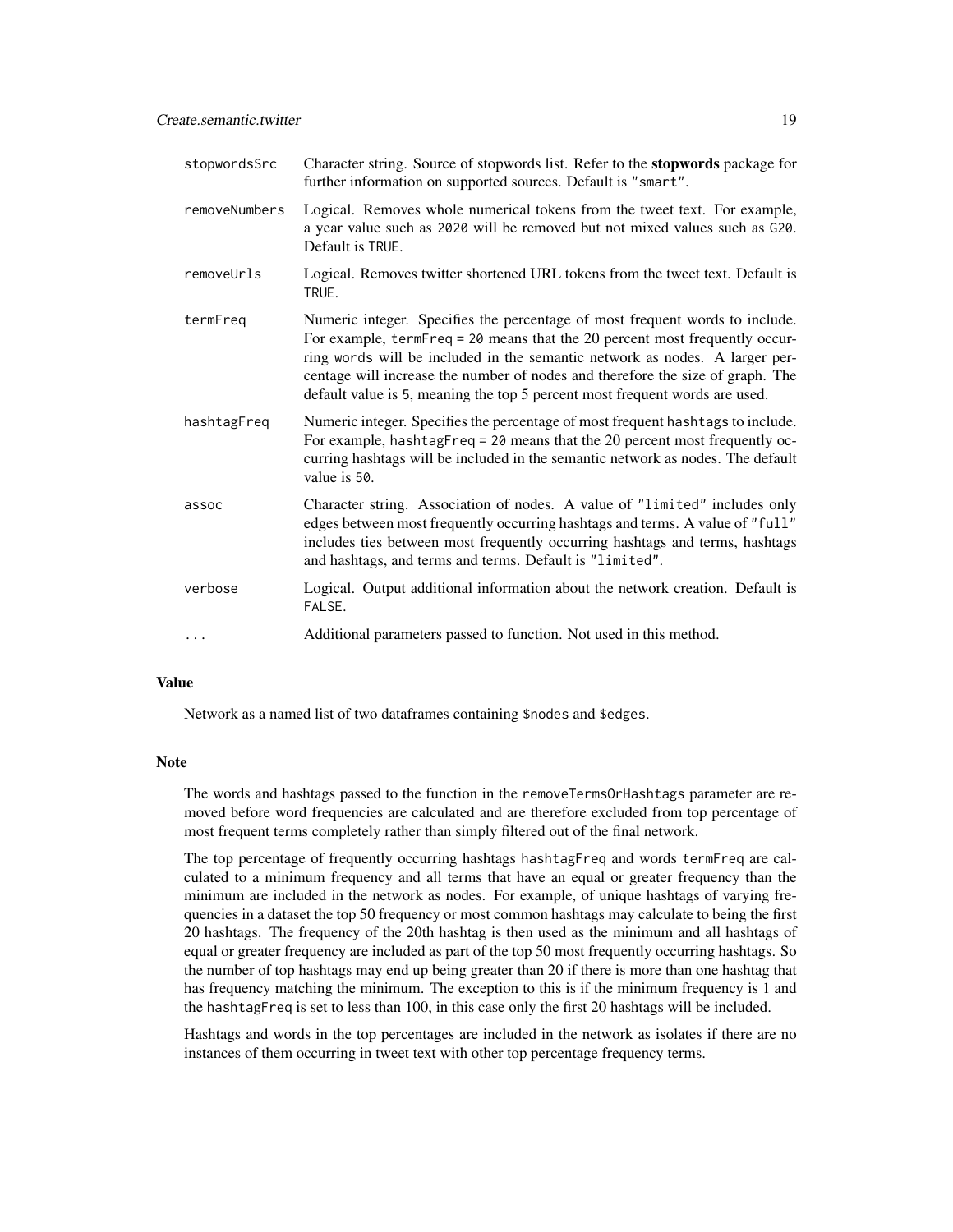# Examples

```
## Not run:
# twitter semantic network creation additionally requires the tidyr, tidytext and stopwords packages
# for working with text data
install.packages(c("tidyr", "tidytext", "stopwords"))
# create a twitter semantic network graph removing the hashtag '#auspol' and using the
# top 2% frequently occurring words and 10% most frequently occurring hashtags as nodes
semanticNetwork <- twitterData %>%
                   Create("semantic", removeTermsOrHashtags = c("#auspol"),
                          termFreq = 2, hashtagFreq = 10, verbose = TRUE)
# network
# semanticNetwork$nodes
# semanticNetwork$edges
## End(Not run)
```
<span id="page-19-1"></span>Create.twomode.twitter

*Create twitter 2-mode network*

#### **Description**

Creates a 2-mode network from tweets returned from the twitter search query. In this network there are two types of nodes, twitter users who authored or were mentioned in collected tweets and hashtags found within tweets. Network edges represent a users tweets that contain hashtags or mention users screen names.

The creation of twitter 2-mode networks requires text processing and the tokenization of tweets. As such this function requires the additional installation of the **tidytext** package to achieve this.

#### Usage

```
## S3 method for class 'twomode.twitter'
Create(
  datasource,
  type,
  removeTermsOrHashtags = NULL,
  weighted = TRUE,
  verbose = FALSE,
  ...
\mathcal{L}
```
# Arguments

| datasource | Collected social media data with "datasource" and "twitter" class names. |
|------------|--------------------------------------------------------------------------|
| type       | Character string. Type of network to be created, set to "two mode".      |

<span id="page-19-0"></span>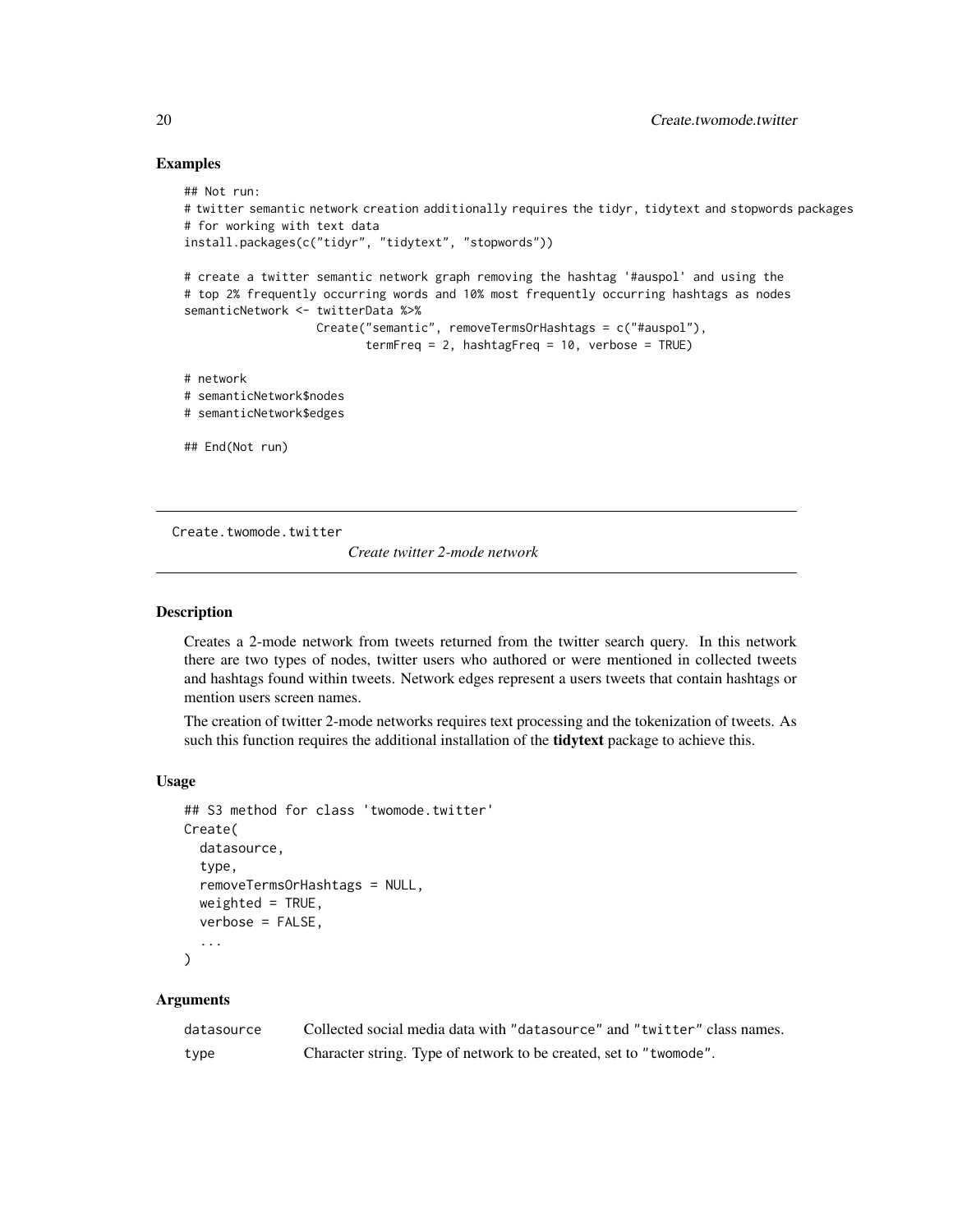<span id="page-20-0"></span>removeTermsOrHashtags

|          | Character vector. Users or hashtags to remove from the twomode network. For<br>example, this parameter could be used to remove the user or hashtag that was<br>used to collect the data by removing any nodes with matching name. Default is<br>NULL to remove none. |
|----------|----------------------------------------------------------------------------------------------------------------------------------------------------------------------------------------------------------------------------------------------------------------------|
| weighted | Logical. Add weights to network edges. If set to FALSE tweet status id and<br>created_at fields will be preserved for edges in the dataframe. Default is TRUE.                                                                                                       |
| verbose  | Logical. Output additional information about the network creation. Default is<br>FALSE.                                                                                                                                                                              |
|          | Additional parameters passed to function. Not used in this method.                                                                                                                                                                                                   |

# Value

Network as a named list of two dataframes containing \$nodes and \$edges.

## Examples

```
## Not run:
# twitter 2-mode network creation additionally requires the tidytext package
# for working with text data
install.packages("tidytext")
# create a twitter 2-mode network graph removing the hashtag '#auspol' as it was used in
# the twitter search query
twomodeNetwork <- twitterData %>%
                 Create("twomode", removeTermsOrHashtags = c("#auspol"), verbose = TRUE)
# network
# twomodeNetwork$nodes
# twomodeNetwork$edges
## End(Not run)
```
vosonSML::AddText *Add columns containing text data to network dataframes*

# Description

Network is supplemented with additional social media text data applied as node or edge attributes.

#### Usage

AddText(net, data, ...)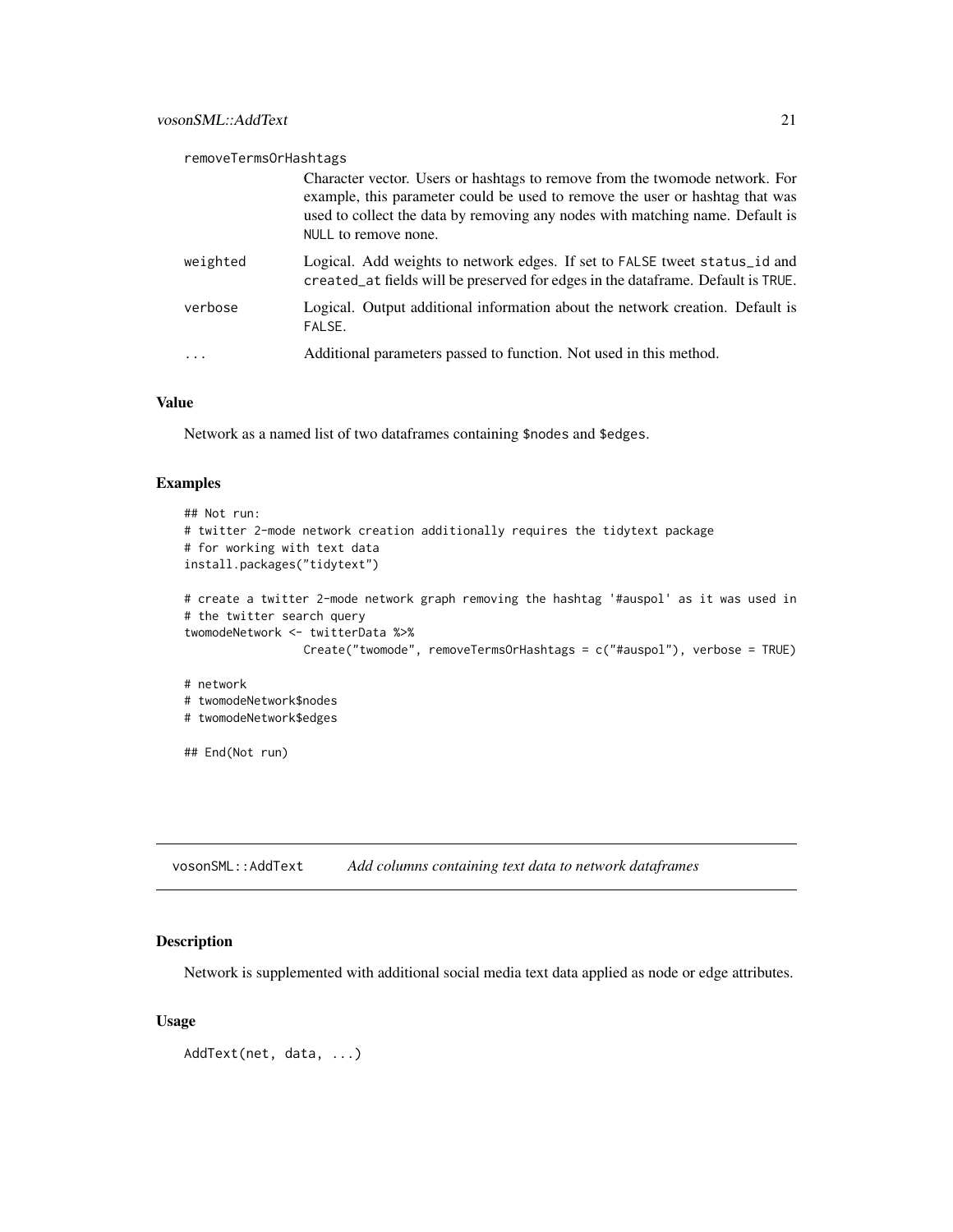<span id="page-21-0"></span>

| net                     | A named list of dataframes nodes and edges generated by Create. |
|-------------------------|-----------------------------------------------------------------|
| data                    | A dataframe generated by Collect.                               |
| $\cdot$ $\cdot$ $\cdot$ | Additional parameters passed to function.                       |

#### Value

Network as a named list of two dataframes containing \$nodes and \$edges including columns containing text data.

#### Note

Supports all activity and actor networks. Refer to [AddText.activity.reddit](#page-21-1) and [AddText.actor.reddit](#page-22-1) for additional reddit parameters. Refer to [AddText.actor.youtube](#page-23-1) for additional youtube actor network parameters.

## Examples

```
## Not run:
# add text to an activity network
activityNetwork <- collectData %>% Create("activity") %>% AddText(collectData)
# network
# activityNetwork$nodes
# activityNetwork$edges
## End(Not run)
```
vosonSML::AddText.activity.reddit *Add columns containing text data to reddit activity network dataframes*

# <span id="page-21-1"></span>Description

Add columns containing text data to reddit activity network dataframes

```
## S3 method for class 'activity.reddit'
AddText(net, data, cleanText = FALSE, ...)
```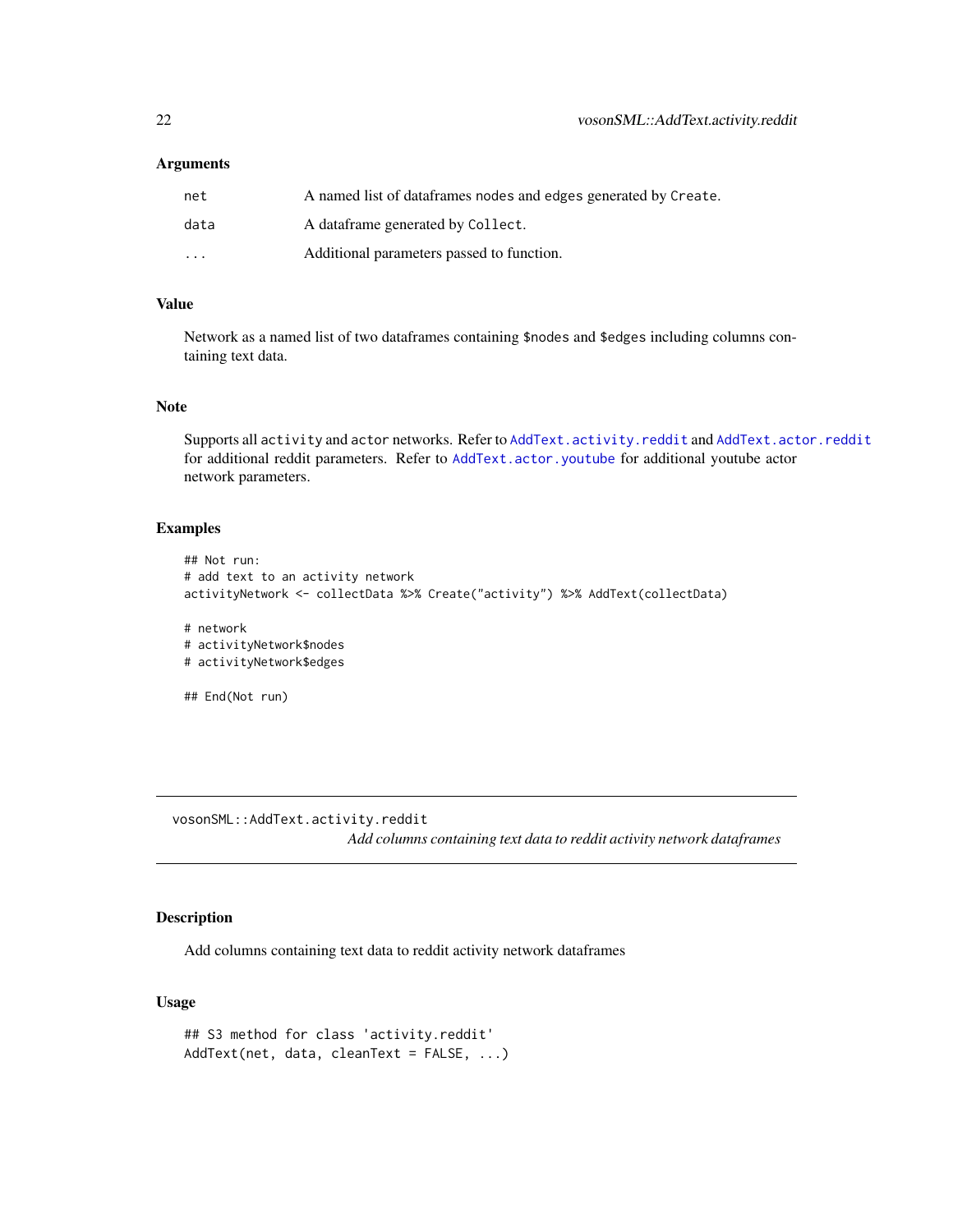<span id="page-22-0"></span>

| net       | A named list of dataframes nodes and edges generated by Create.                                                                                                                                        |
|-----------|--------------------------------------------------------------------------------------------------------------------------------------------------------------------------------------------------------|
| data      | A dataframe generated by Collect.                                                                                                                                                                      |
| cleanText | Logical. Simple removal of problematic characters for XML 1.0 standard. Im-<br>plemented to prevent reddit specific XML control character errors when gener-<br>ating graphml files. Default is FALSE. |
| $\cdots$  | Additional parameters passed to function. Not used in this method.                                                                                                                                     |

# Value

Network as a named list of two dataframes containing \$nodes and \$edges including columns containing text data.

vosonSML::AddText.actor.reddit

*Add columns containing text data to reddit actor network dataframes*

# <span id="page-22-1"></span>Description

Add columns containing text data to reddit actor network dataframes

# Usage

```
## S3 method for class 'actor.reddit'
AddText(net, data, cleanText = FALSE, ...)
```
# Arguments

| net       | A named list of dataframes nodes and edges generated by Create.                                                                                                                                        |
|-----------|--------------------------------------------------------------------------------------------------------------------------------------------------------------------------------------------------------|
| data      | A dataframe generated by Collect.                                                                                                                                                                      |
| cleanText | Logical. Simple removal of problematic characters for XML 1.0 standard. Im-<br>plemented to prevent reddit specific XML control character errors when gener-<br>ating graphml files. Default is FALSE. |
|           | Additional parameters passed to function. Not used in this method.                                                                                                                                     |

# Value

Network as a named list of two dataframes containing \$nodes and \$edges including columns containing text data.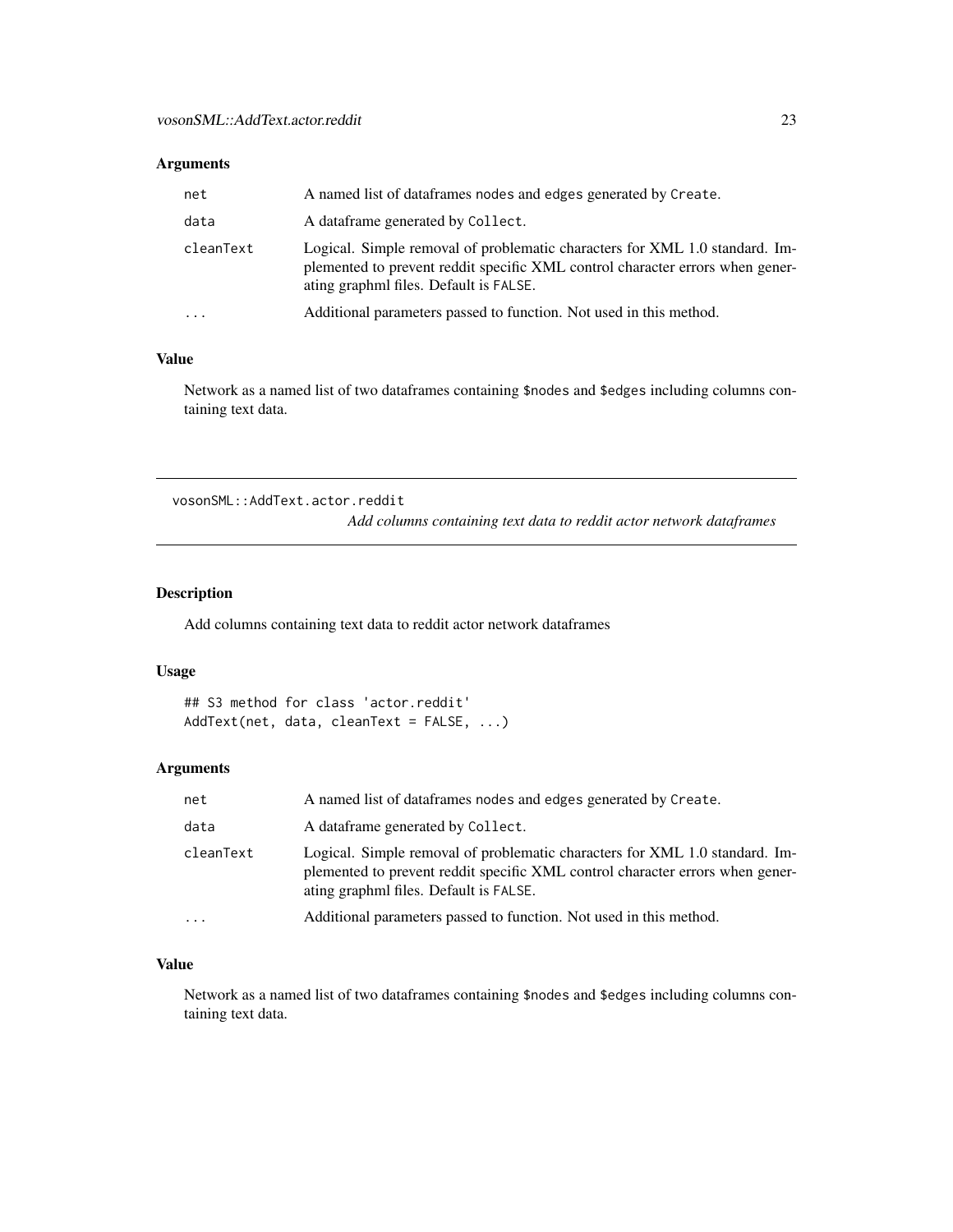<span id="page-23-0"></span>vosonSML::AddText.actor.youtube

*Add columns containing text data to youtube actor network dataframes*

#### <span id="page-23-1"></span>Description

Text comments are added to the network as edge attributes. References to actors are detected at the beginning of comments and edges redirected to that actor instead if they differ from the top-level comment author.

# Usage

```
## S3 method for class 'actor.youtube'
AddText(net, data, repliesFromText = FALSE, atRepliesOnly = TRUE, ...)
```
#### **Arguments**

| net             | A named list of dataframes nodes and edges generated by Create.                                                                                                                                                           |
|-----------------|---------------------------------------------------------------------------------------------------------------------------------------------------------------------------------------------------------------------------|
| data            | A data frame generated by Collect.                                                                                                                                                                                        |
| repliesFromText |                                                                                                                                                                                                                           |
|                 | Logical. If comment text for an edge begins with screen name change the edge<br>to be directed to screen_name - if different from the top level comment author<br>that the reply comment was posted to. Default is FALSE. |
| atRepliesOnly   | Logical. Comment screen names must begin with an $\partial$ ' symbol to be redi-<br>rected. Default is TRUE.                                                                                                              |
| $\ddots$        | Additional parameters passed to function. Not used in this method.                                                                                                                                                        |
|                 |                                                                                                                                                                                                                           |

# Value

Network as a named list of two dataframes containing \$nodes and \$edges including columns containing text data.

## Examples

```
## Not run:
# add text to an actor network ignoring references to actors at the beginning of
# comment text
activityNetwork <- collectData %>% Create("activity") %>%
                                   AddText(collectData, repliesFromText = FALSE)
# network
# activityNetwork$nodes
# activityNetwork$edges
```
## End(Not run)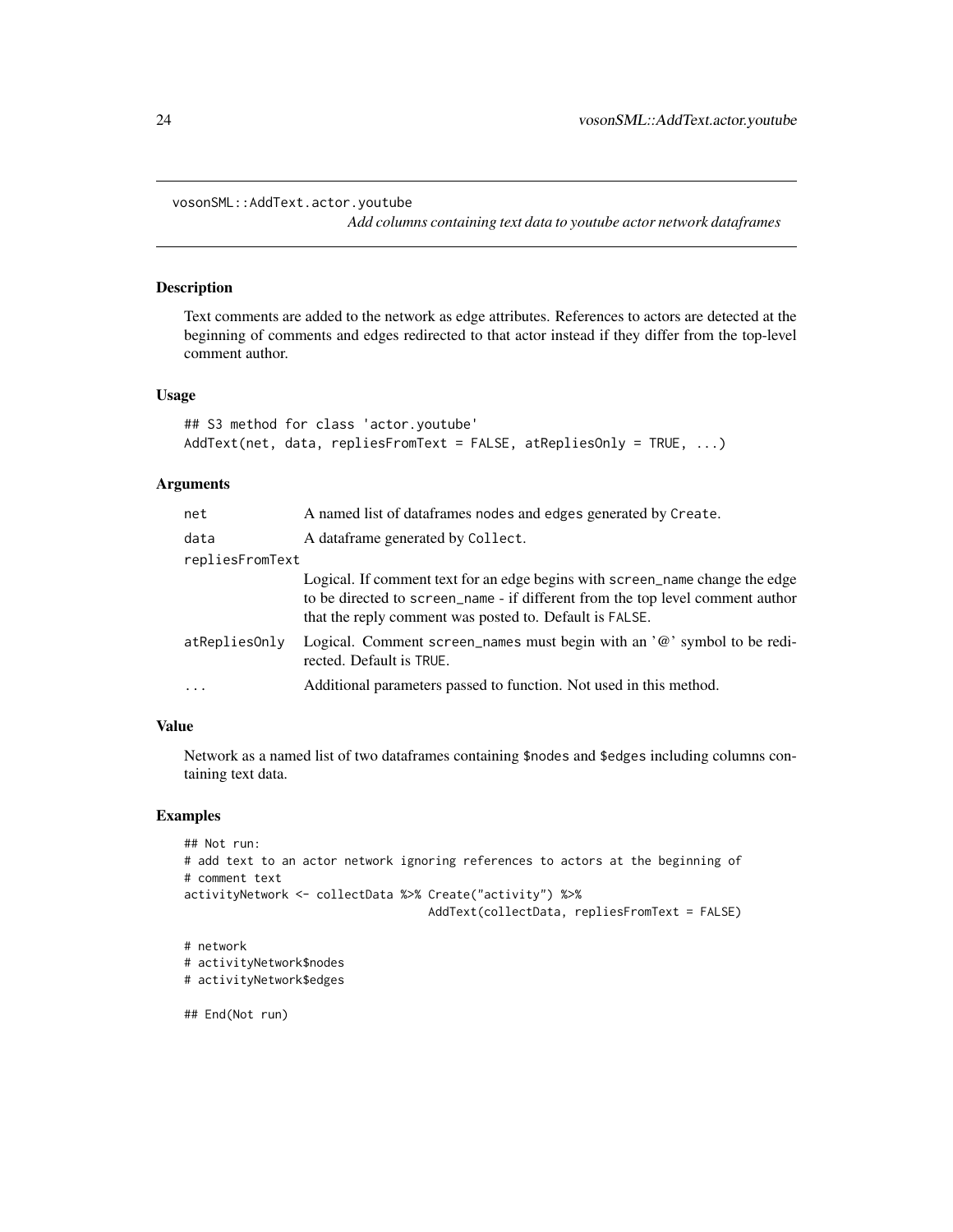<span id="page-24-0"></span>vosonSML::AddUserData *Add columns of user information as node attributes to network dataframes*

# <span id="page-24-1"></span>Description

Network is supplemented with additional downloaded social media user information applied as node attributes.

# Usage

AddUserData(net, data, ...)

# Arguments

| net      | A named list of dataframes nodes and edges generated by Create. |
|----------|-----------------------------------------------------------------|
| data     | A dataframe generated by Collect.                               |
| $\cdots$ | Additional parameters passed to function.                       |

#### Value

Network as a named list of two dataframes containing \$nodes and \$edges including columns for additional user data.

## Note

Only supports twitter actor networks at this time. Refer to [AddUserData.actor.twitter](#page-24-2).

| vosonSML::AddUserData.actor.twitter |                                                                                |
|-------------------------------------|--------------------------------------------------------------------------------|
|                                     | Supplement twitter actor network by adding user profile attributes to<br>nodes |

# <span id="page-24-2"></span>Description

Network is supplemented with additional downloaded user information applied as actor node attributes.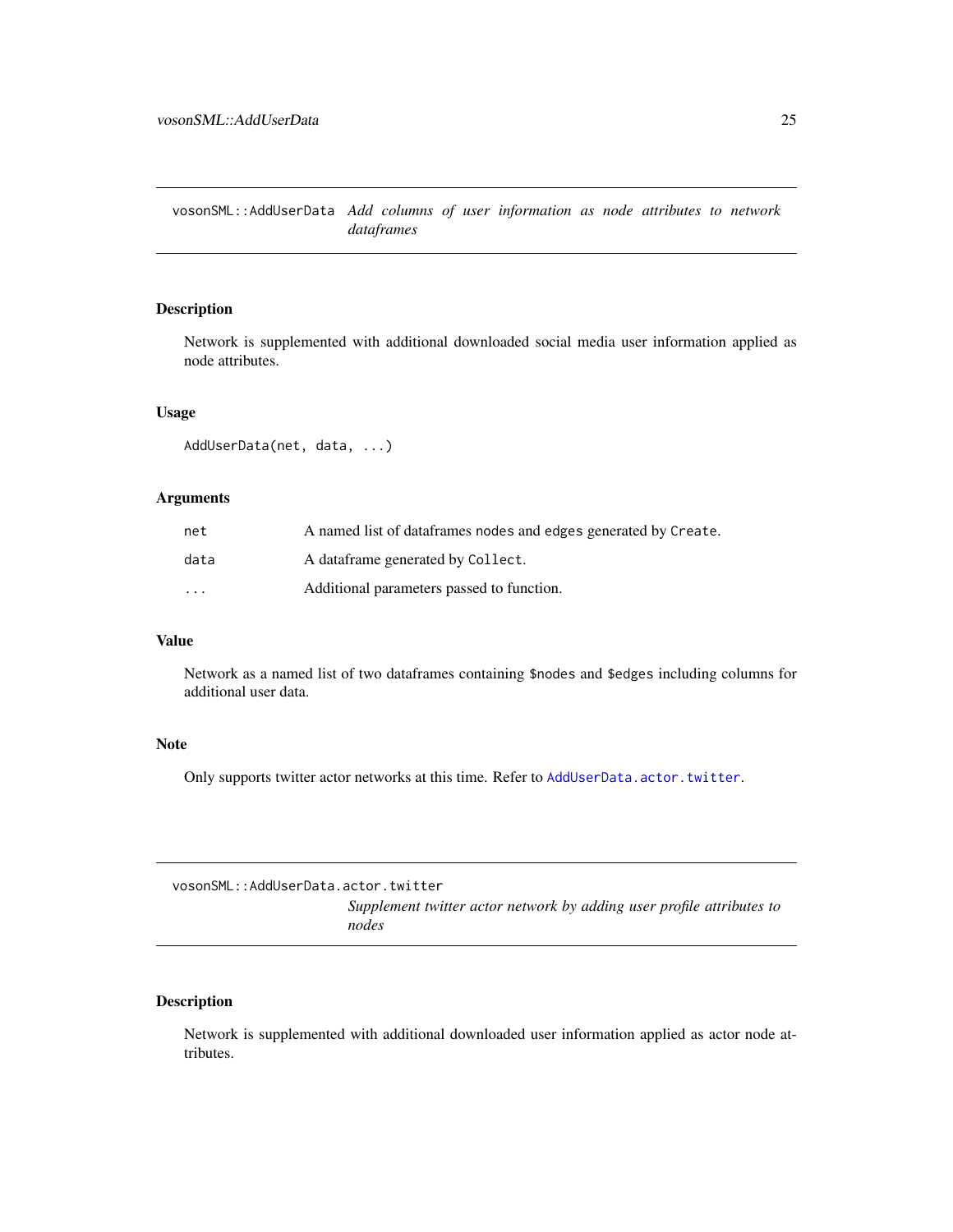# Usage

```
## S3 method for class 'actor.twitter'
AddUserData(
  net,
  data,
  lookupUsers = TRUE,
  twitterAuth = NULL,
  verbose = TRUE,
  ...
)
```
# Arguments

| net         | A named list of dataframes nodes and edges generated by Create.                                                                                                                                                                                                                                                             |
|-------------|-----------------------------------------------------------------------------------------------------------------------------------------------------------------------------------------------------------------------------------------------------------------------------------------------------------------------------|
| data        | A dataframe generated by Collect.                                                                                                                                                                                                                                                                                           |
| lookupUsers | Logical. Lookup user profile information using the twitter API for any users data<br>missing from the collect data set. For example fetches profile information for<br>users that became nodes during network creation because they were mentioned<br>in a tweet but did not author any tweets themselves. Default is TRUE. |
| twitterAuth | A twitter authentication object from Authenticate.                                                                                                                                                                                                                                                                          |
| verbose     | Logical. Output additional information about the network creation. Default is<br>TRUE.                                                                                                                                                                                                                                      |
|             | Additional parameters passed to function. Not used in this method.                                                                                                                                                                                                                                                          |

# Value

Network as a named list of two dataframes containing \$nodes, \$edges and \$users. Nodes include columns for additional user data.

# Note

Using the standard twitter API this function is limited to collecting profiles of 90000 users per 15 mins before hitting the rate limit. It does not wait and retry upon hitting rate limit.

# Examples

```
## Not run:
# add user info to a twitter actor network
actorNetwork <- collectData %>%
  Create("actor") %>% AddUserData(collectData, twitterAuth = myTwitterAuth)
# network
# actorNetwork$nodes
# actorNetwork$edges
```
## End(Not run)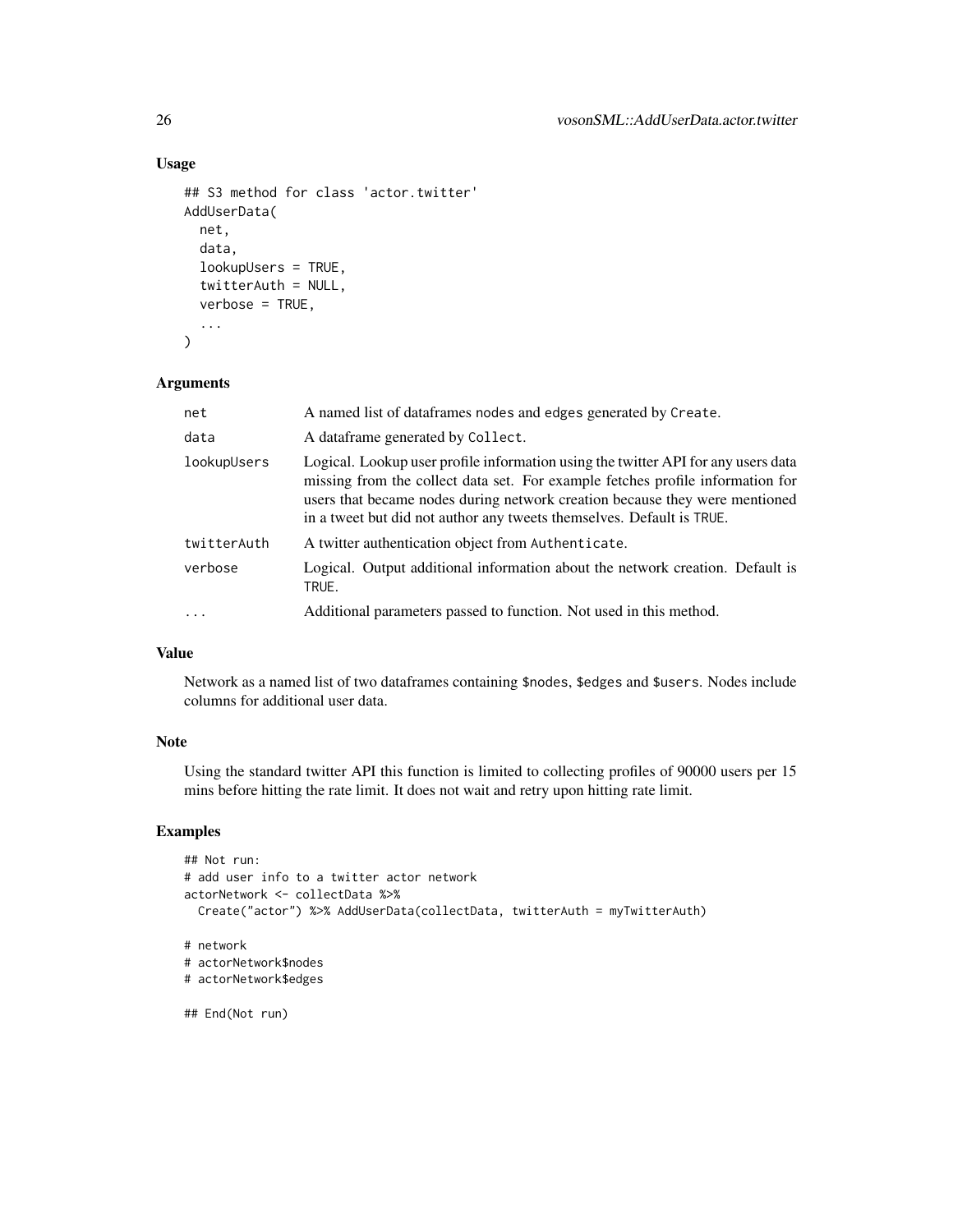<span id="page-26-0"></span>vosonSML::AddVideoData

*Add columns of video information to network dataframes*

#### Description

Network is supplemented with additional downloaded video information.

# Usage

```
AddVideoData(net, youtubeAuth = NULL, ...)
```
# Arguments

| net         | A named list of dataframes nodes and edges generated by Create. |
|-------------|-----------------------------------------------------------------|
| youtubeAuth | Youtube Authenticate object.                                    |
| .           | Additional parameters passed to function.                       |

# Value

Network as a named list of three dataframes containing \$nodes, \$edges and \$videos nodes and edges include columns for additional video data.

# Note

Only supports youtube actor networks. Refer to [AddVideoData.actor.youtube](#page-26-1).

vosonSML::AddVideoData.actor.youtube *Add video information to youtube actor network dataframes*

# <span id="page-26-1"></span>Description

Youtube actor network is supplemented with additional downloaded video information. Adds video id, title, description and publish time as edge attributes. Nodes or actor references to video id's in the network are substituted with the actor id (video channel id) retrieved from the video details.

```
## S3 method for class 'actor.youtube'
AddVideoData(
  net,
 youtubeAuth = NULL,
 videoIds = NULL,actorSubOnly = FALSE,
  ...
)
```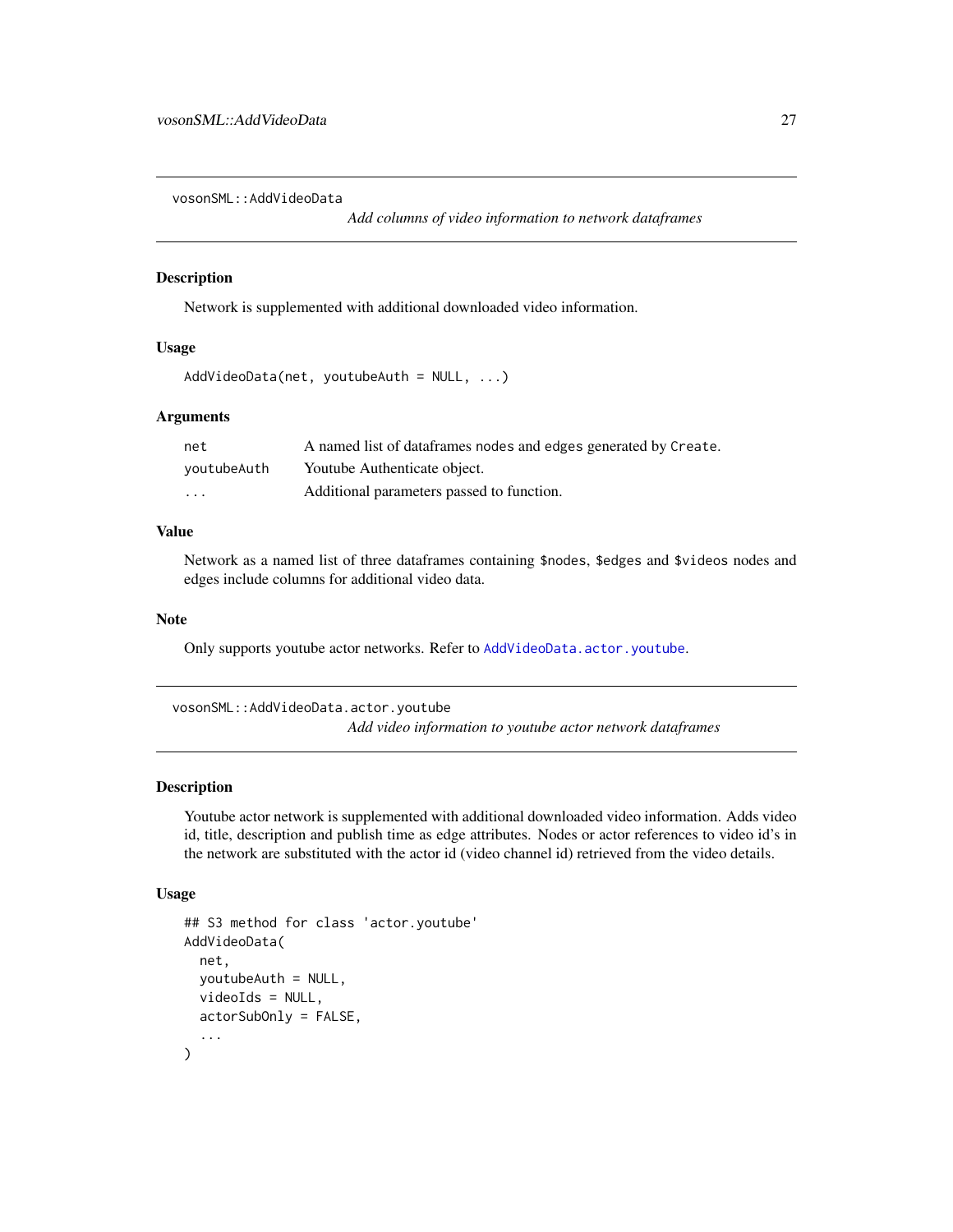<span id="page-27-0"></span>

| net          | A named list of dataframes nodes and edges generated by Create.                                                       |
|--------------|-----------------------------------------------------------------------------------------------------------------------|
| youtubeAuth  | Youtube Authenticate object.                                                                                          |
| videoIds     | List. Video ID's to download video information.                                                                       |
| actorSubOnly | Logical. Only substitute video ID's for their publishers channel ID. Don't add<br>additional video data to edge list. |
| .            | Additional parameters passed to function.                                                                             |
|              |                                                                                                                       |

# Value

Network as a named list of three dataframes containing \$nodes, \$edges and \$videos nodes and edges include columns for additional video data.

#### Examples

## Not run:

# replace video id references with actors and add video id, title, description and plublish time # to an actor network

actorNetwork <- collectData %>% Create("actor") %>% AddVideoData(youtubeAuth)

# only replace video id references with actors that published videos in network actorNetwork <- collectData %>% Create("actor") %>% AddVideoData(youtubeAuth, actorSubOnly = TRUE)

```
# network
# actorNetwork$nodes
# actorNetwork$edges
# dataframe of downloaded video data
# actorNetwork$videos
```
## End(Not run)

vosonSML::GetYoutubeVideoIDs

*Extract the ids from a list of youtube video URLs*

# <span id="page-27-1"></span>Description

This function reads youtube video urls from a list and or a text file and converts them to a vector of video ids. For example, URL https://www.youtube.com/watch?v=73I5dRucCds returns the id 73I5dRucCds. This function can be used to create a vector for the youtube [Collect.youtube](#page-9-1) functions videoIDs parameter.

#### Usage

GetYoutubeVideoIDs(urls = NULL, file = NULL)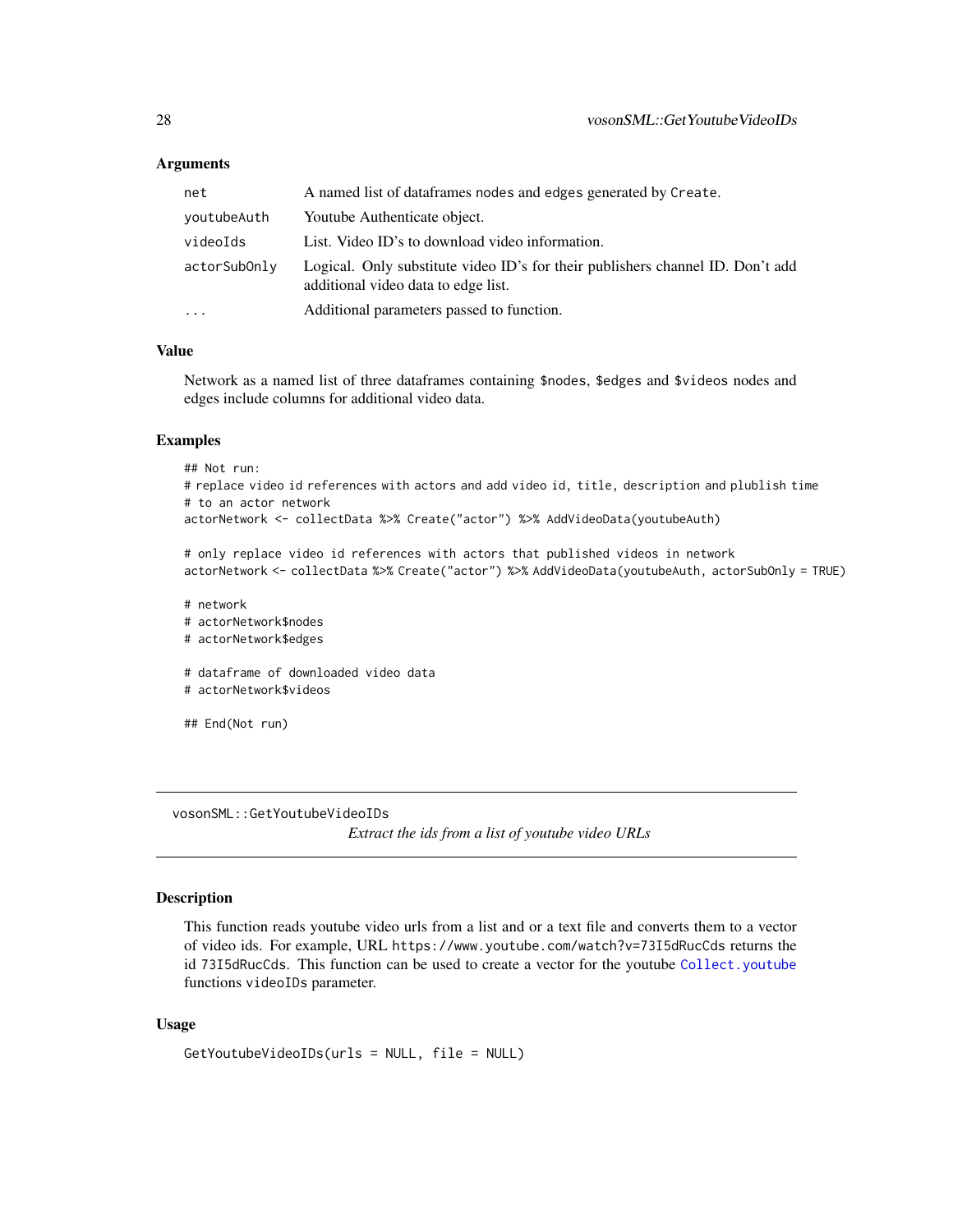<span id="page-28-0"></span>

| urls | Character vector. List of youtube URLs.              |
|------|------------------------------------------------------|
| file | Character string. Text file containing youtube URLs. |

# Value

A vector of youtube video ids as character strings that were extracted from input video urls.

# Note

Accepts youtube URL formats https://youtu.be/xxxxxxxx and https://www.youtube.com/watch?v=xxxxxxxx.

vosonSML::Graph *Create an igraph graph from network*

# Description

Create an igraph graph from network

# Usage

```
Graph(net, directed = TRUE, writeToFile = FALSE, ...)
```
# Arguments

| net         | A named list of dataframes nodes and edges generated by Create.                   |
|-------------|-----------------------------------------------------------------------------------|
| directed    | Logical. Create a directed graph. Default is TRUE.                                |
| writeToFile | Logical. Save graph to a file in the current working directory. Default is FALSE. |
| $\cdot$     | Additional parameters passed to function. Not used in this method.                |

# Value

An igraph object.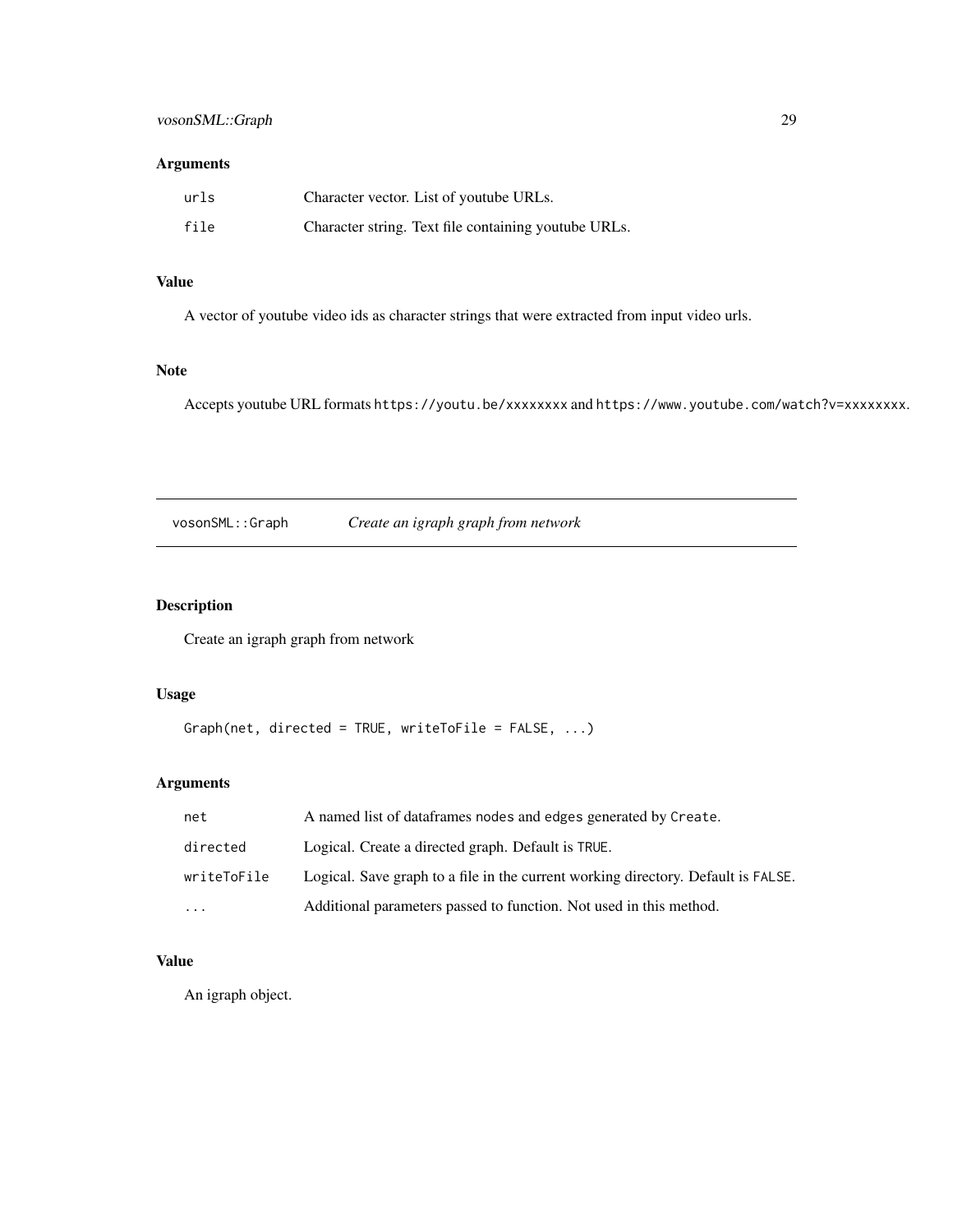<span id="page-29-0"></span>vosonSML::ImportData *Import collected data previously saved to file*

# Description

Imports collected data from file into a dataframe of class datasource and specified socialmedia type that is usable by [Create](#page-11-1) functions.

#### Usage

ImportData(path, socialmedia, type = NULL)

# Arguments

| path        | Character string. Collected data file path.                                                                      |
|-------------|------------------------------------------------------------------------------------------------------------------|
| socialmedia | Character string. Social media type of collected data twitter, youtube or<br>reddit.                             |
| type        | Character string. Type of file or file format of file to import csv or rds. Default<br>is NULL to use extension. |

# Value

A dataframe with datasource class attributes.